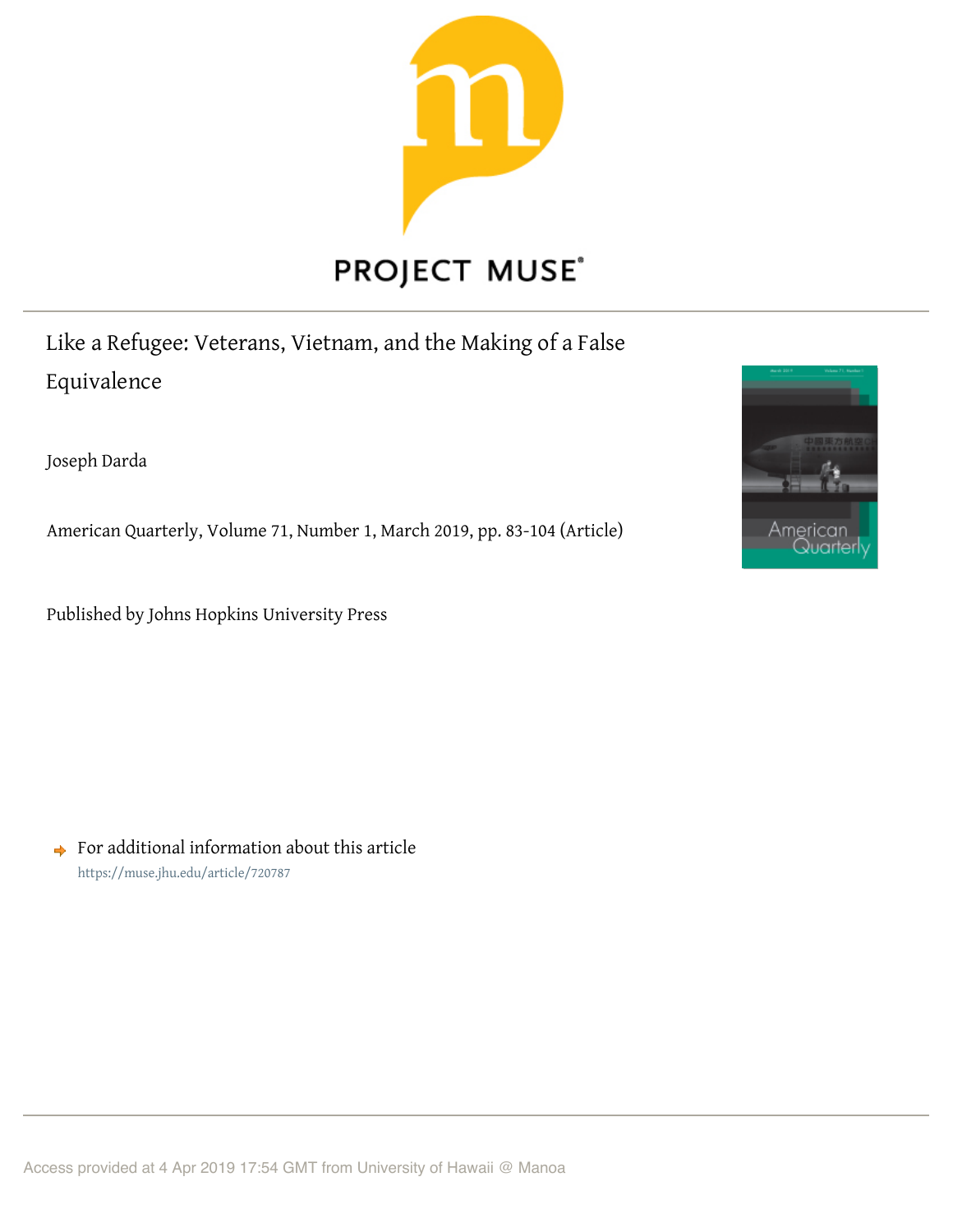## **Like a Refugee: Veterans, Vietnam, and the Making of a False Equivalence**

*Joseph Darda*

It don't make no difference to me Everybody's had to fight to be free You don't have to live like a refugee You don't have to live like a refugee

––Tom Petty and the Heartbreakers, "Refugee," 1979

In March 15, 1980, Tom Petty and the Heartbreakers' "Refugee"<br>peaked at number fifteen on the Billboard Hot 100. It was a breakout<br>hit for the band and signaled a shift from the glam rock of David<br>Bowie and the New York Do peaked at number fifteen on the Billboard Hot 100. It was a breakout hit for the band and signaled a shift from the glam rock of David Bowie and the New York Dolls to the heartland rock of John Mellencamp and Bruce Springsteen. The song tells the story of a self-sabotaging lover who, having endured some unnamed misfortune, has chosen to live like a refugee. "Somebody must have kicked you around," Petty sings, but "everybody's had to fight to be free" and "you don't have to live like a refugee."1 The song was the second single from the band's triple-platinum third album, *Damn the Torpedoes* (1979), that *Rolling Stone* celebrated for Petty's "down-to-earth" observations and "heartland twang."2 Unlike the gender-bending, trans-Atlantic rock of the 1970s, Petty and the Heartbreakers channeled a blue-collar, middle-American ethos with a sound that bridged classic rock and bar-band country music. It was a sound that could be heard in the following years on Bob Seger's *Against the Wind* (1980), Mellencamp's *American Fool* (1982), and Springsteen's *Born in the U.S.A.* (1984), all of which reached number one on the Billboard album chart. It was a sound defined by "Refugee."

Two days after Petty's song charted at number fifteen, President Jimmy Carter signed the Refugee Act of 1980 into law. Faced with a massive exodus of refugees from Southeast Asia, Massachusetts Senator Ted Kennedy had introduced the bill a year earlier to formalize the legal meaning of refugee and institute guidelines for resettlement in the United States. Borrowing from the 1951 UN Refugee Convention, the law defines a refugee as "any person who is outside any country of such person's nationality . . . and who is unable or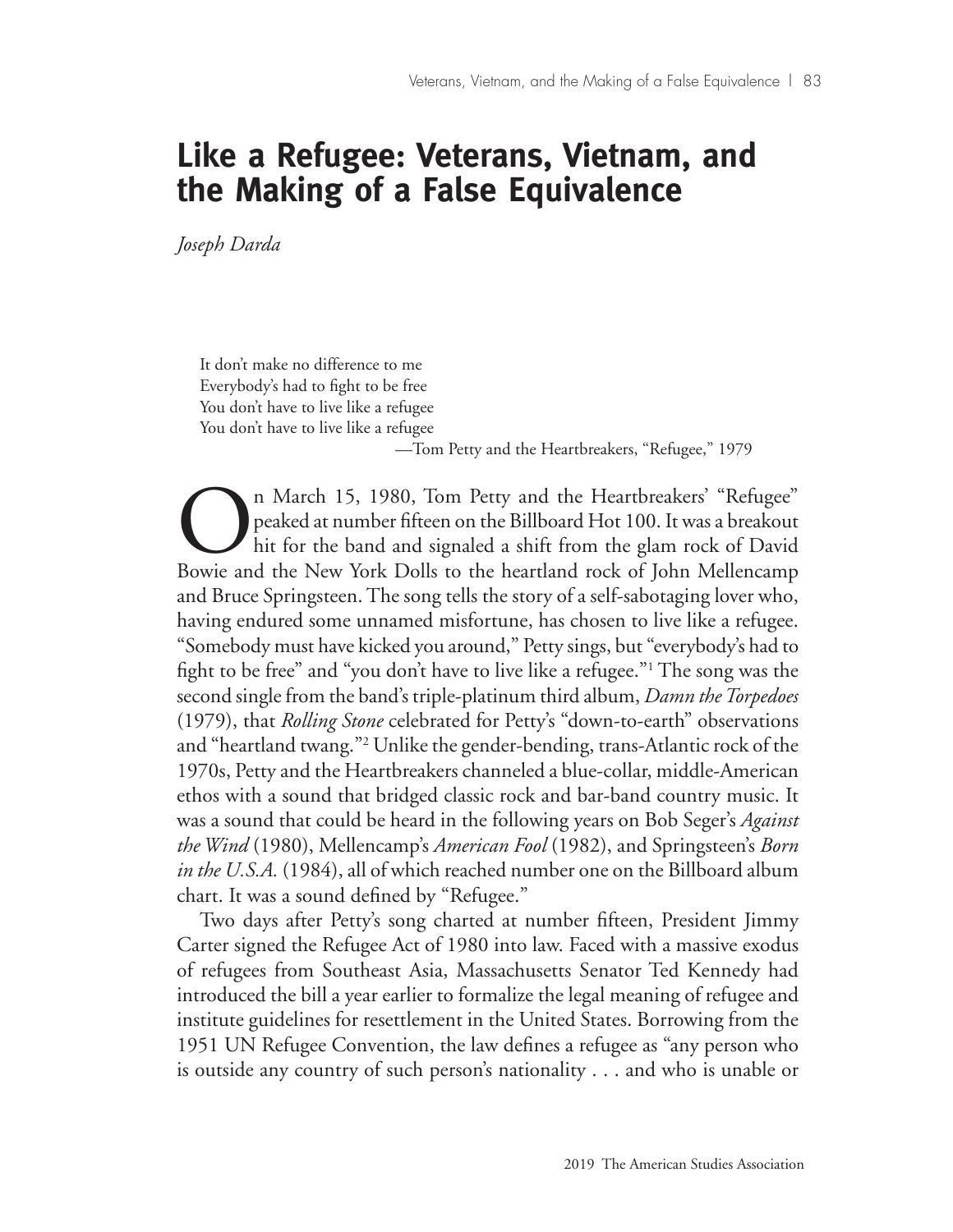unwilling to return to . . . that country because of persecution or a well-founded fear of persecution on account of race, religion, nationality, membership in a particular social group, or political opinion."3 The Refugee Act amended the Immigration and Nationality Act of 1965 by, as Secretary of State Cyrus Vance stated before Congress that spring, "eliminating the previous geographic and ideological restrictions on granting of refugee status" that had favored defectors fleeing Soviet bloc countries. The new law, Vance argued, traded Cold War politics for human rights by adopting the United Nations' definition of refugee and standardizing the path to resettlement. But he acknowledged that welcoming Vietnamese, Cambodian, and Laotian refugees was "both in our national character and in our national interest" because the war in Southeast Asia had undermined the United States' self-image as a liberal-humanitarian state. The new law promised to restore that self-image by defining the Vietnamese refugee as an object of humanitarian rescue from racial and religious intolerance. That day, Vance announced that the Carter administration intended to resettle 168,000 Southeast Asian refugees in the United States by the end of the year.<sup>4</sup>

Just as the government sought to limit and legalize the definition of refugee, it became a free-floating cultural signifier that could name an estranged lover in a Tom Petty song or a white veteran of the Vietnam War. The genre that Petty, Springsteen, and Mellencamp invented laments the struggles of white workingclass men suffering through the offshoring of manufacturing and extractive industries, the stagnation of real wages, and the decline of trade unions. The down-on-his-luck Vietnam veteran stars in these songs—songs like Petty's "The Criminal Kind" (1981) and Springsteen's "Born in the U.S.A." (1984)—as an all-American boy who served his country in Southeast Asia and returned to a hometown of shuttered factories and vacant storefronts. In Springsteen's words, the veteran had "nowhere to run, ain't got nowhere to go."5 If Petty's forlorn lover doesn't have to live like a refugee, as he reminds her, suggesting the inappropriateness of the term, the Vietnam veteran has no choice. Petty's and Springsteen's songwriting condemns government elites for mistreating vets and waxes nostalgic for a pre–Vietnam War (and pre–civil rights) small-town America. The veterans they imagine had been "refugeed" from the nation they had known as children. With more than half a million Southeast Asian refugees arriving in the United States between 1980 and 1985, the American veteran, whose government had executed the war in Southeast Asia, was reconceived as like a refugee himself.

American officials, novelists, filmmakers, journalists, and social scientists have long treated the white veteran and the Southeast Asian refugee as twinned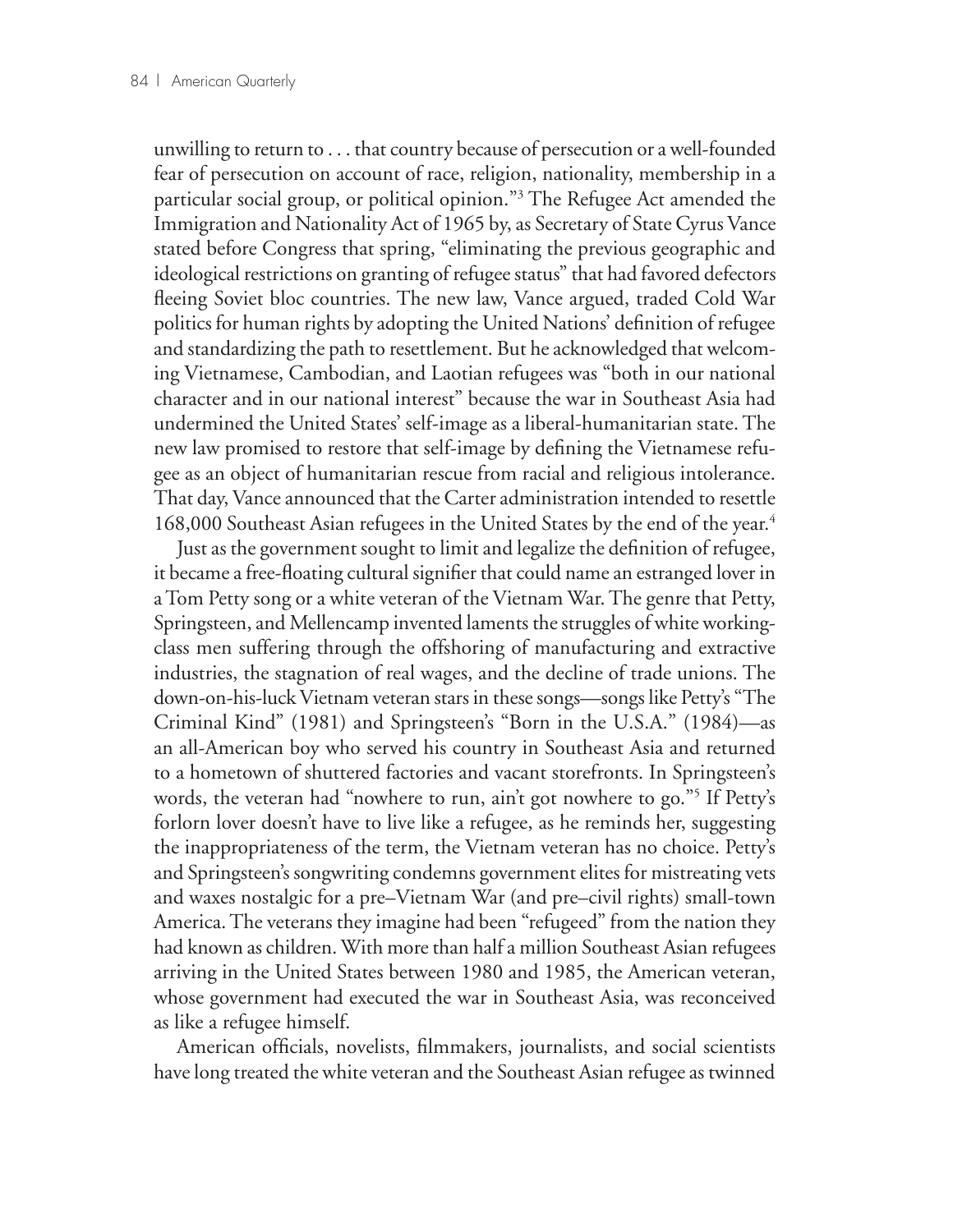characters in a story of national trauma. Yen Le Espiritu identifies the emergence in American news media of the interrelated "good warrior" and "good refugee" narratives in which benevolent veterans saved grateful refugees from a backward and unfree Vietnam. Journalists commemorated the twenty-fifth anniversary of the war's end by telling stories of affluent, anticommunist refugees that, Espiritu writes, "recuperated the veterans' and thus U.S. failure of masculinity and re-made the case for U.S. war in Vietnam: that the war, no matter the costs, was ultimately necessary, moral, and successful."6 Somehow the United States won even when it lost. Sylvia Chong has observed how Reagan-era action-adventure films subsumed Southeast Asian life within the trials of the white veteran who, in such films as Chuck Norris's *Missing in Action* (1984) and Sylvester Stallone's *Rambo: First Blood Part II* (1985), acts as a kind of "white oriental" who could "reinvigorate a whiteness that [had] lost both its hegemonic wholeness from the protests of the 1970s and its masculine vigor from the Vietnam War."7 Espiritu and Chong show how the figure of the refugee has been marshaled by news media and filmmakers to rehabilitate the white American man, either as a liberal do-gooder or as a virile warrior. The idea of the veteran as like a refugee bridges the liberal narrative identified by Espiritu and the conservative narrative identified by Chong, forming a consensus that what has been "given" to refugees has been taken from "our boys."

Like the victims of Hurricane Katrina, Vietnam vets were culturally but not legally constituted as refugees. When news media attached the term to black Louisianans in 2005, Jesse Jackson fired back that "to see them as refugees is to see them as other than Americans."8 Adeline Masquelier, a Tulane University anthropology professor, argued that referring to New Orleans citizens as refugees took away "their right to be part of the national order of things."9 The term is freighted with racial and national meaning that is structured by but not limited to its legal definition. For Vietnam vets and nonveteran white men who instrumentalize their alleged mistreatment by the government, the cultural idea of the refugee has given them a way to locate themselves at the *center* of the post–civil rights nation by claiming the refugeed *margin*. White men embrace that margin with the full knowledge that they don't belong to it, that they have been mistaken for someone else. The equivalence between white vets and Southeast Asian refugees—if we are to define equivalence as "equality of value"10—is never made in good faith. That is why it is made only indirectly but consistently in fields ranging from psychiatry to politics to literature. It is a way to assert one's value by imagining a wrongful comparison to someone perceived as lacking value. To suggest that one is like a refugee is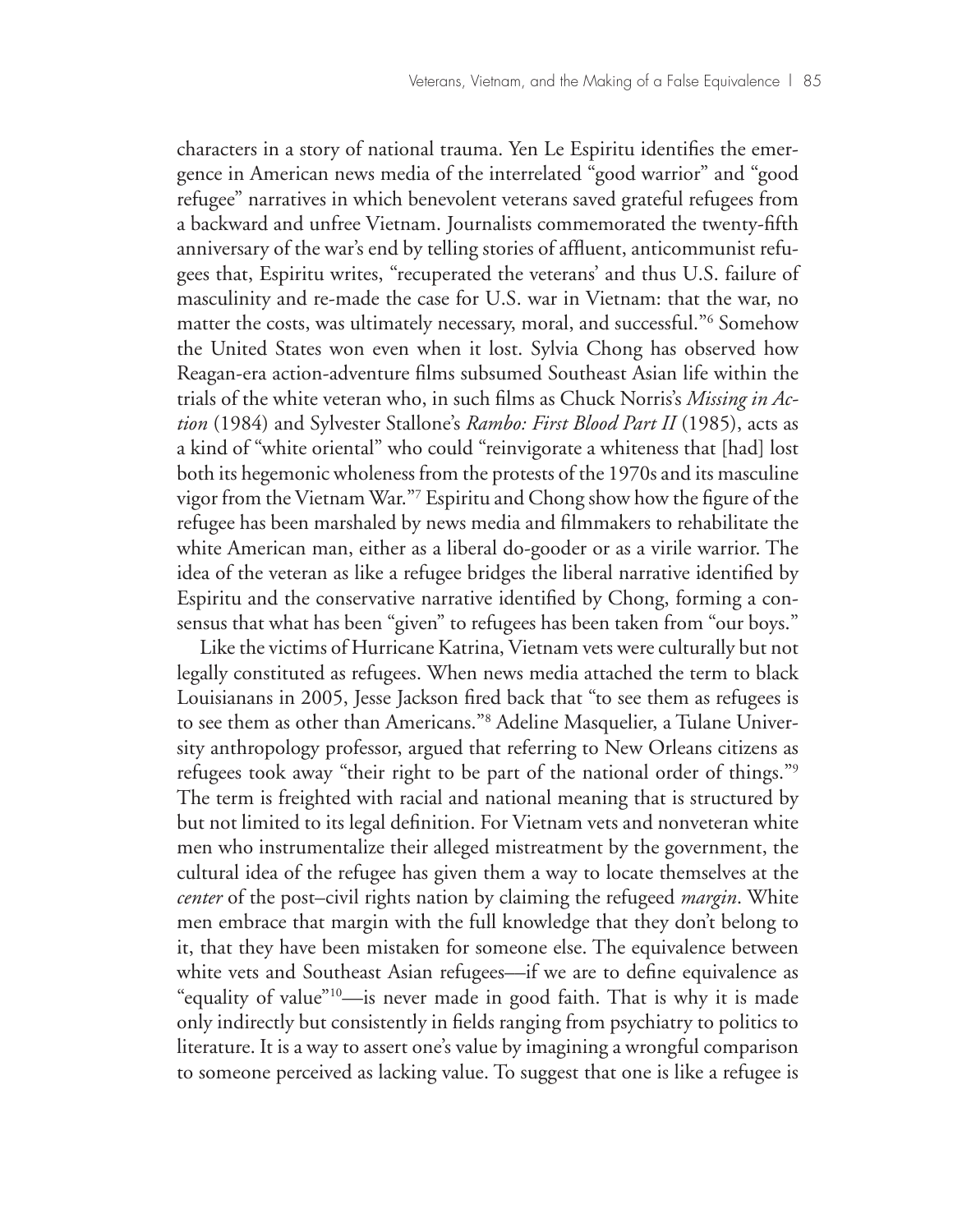also to proclaim that one is *not* a refugee. Black victims of a natural disaster and the many American veterans of color who served in Vietnam are less inclined to draw this comparison because, as Jackson suggested after Hurricane Katrina, it achieves the opposite political result for them. If the refugee analogy situates white vets as wounded embodiments of the nation, it casts Americans of color outside it.

On September 7, 2016, at the Union League in Philadelphia, then– Republican presidential candidate Donald Trump claimed that "our veterans" are "treated worse than illegal immigrants."11 Trump had campaigned for months on a promise to build a wall on the US–Mexico border and bar Syrian refugees, whom he called the "ultimate Trojan horse" for the Islamic State, from entering the United States.12 He accused Democratic candidate Hillary Clinton of putting the well-being of refugees ahead of medical care for veterans, constructing a zero-sum scenario in which a dollar spent on resettling a refugee in the United States was a dollar *not* spent on caring for a wounded veteran. That belief—that the government was taking in refugees while abandoning its own soldiers—first emerged in the wake of the Vietnam War, when songwriters, journalists, and filmmakers began reimagining the Vietnam veteran as a stateside refugee who had been dislocated from his innocence, his youth, and the national fantasies on which he was raised. The story of the veteran-as-refugee begins with the psychiatric research of antiwar liberals Robert Jay Lifton and Chaim Shatan, whose writing led to the inclusion in 1980 of post-traumatic stress disorder in the third edition of the *Diagnostic and Statistical Manual of Mental Disorders*, and it resurfaces in the POW/MIA myth, veteran tour services to Vietnam, and the veteran literature through which most American high school and college students learn about the war in Southeast Asia. Following how the white veteran became like a refugee reveals how Southeast Asian refugees were erased from what Tim O'Brien calls "true war stories" and how pro-veteran politics became anti-refugee policies.

### **Diagnosing the Veteran-as-Refugee**

The same year that Carter signed the Refugee Act into law, the American Psychiatric Association introduced diagnostic criteria for post-traumatic stress disorder. While the first edition of the *DSM*, published in 1952, had included a diagnosis for "gross stress reaction," the second edition that followed sixteen years later had omitted it without acknowledging why or how trauma-induced stress should be diagnosed in the future. The APA had authored the first edition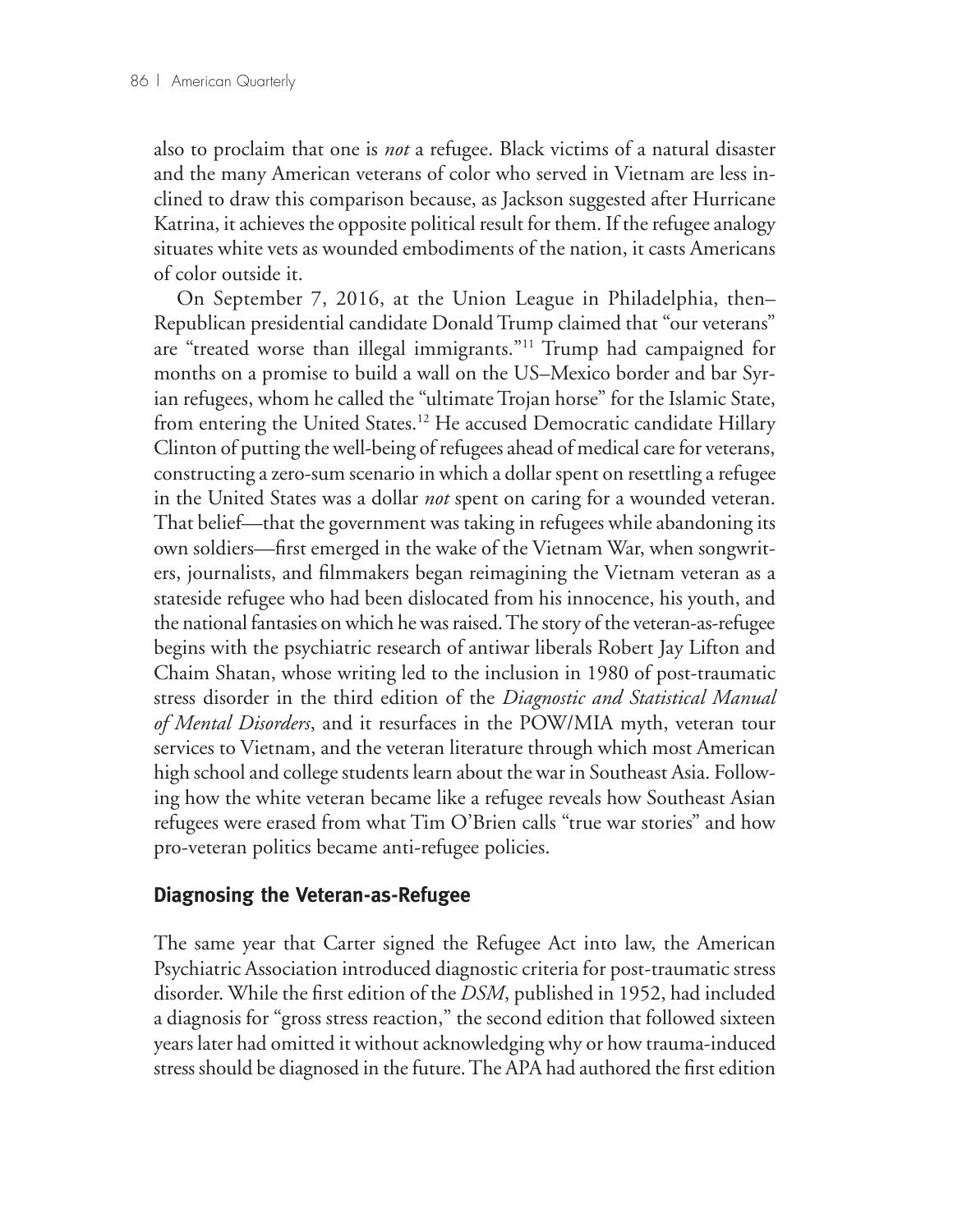in the wake of World War II, when the Veterans Administration, inundated with men struggling to reenter civilian life, began categorizing combat-related mental disorders. The association would not have the government doing its work for it. In 1980, the APA added PTSD to the third edition of the manual after Vietnam veterans lobbied the association for their ailments to be recognized and treated by the medical establishment. The resulting diagnosis listed the "characteristic symptoms" of PTSD as "reexperiencing the traumatic event" and a "numbing of responsiveness to, or reduced involvement with, the external world."13

The struggle that led to the institutional recognition of PTSD began years earlier when Lifton and Shatan held their first "rap groups" with veterans at the New York office of Vietnam Veterans Against the War. Lifton, a professor of psychiatry at Yale University, had served as an air force psychiatrist in the Korean War and made his name with a National Book Award–winning account of the psychological effects of the atomic bombing of Hiroshima on the city's survivors. In November 1970, Lifton received a letter from Jan Barry, the founding president of VVAW, describing "the severe psychological problems of many veterans" caused by "the military policy of the war which results in war crimes and veterans' nightmares."14 The next month, Lifton met with Shatan, a clinician at New York University, and twelve veterans at VVAW's office in midtown Manhattan. It was the first of forty-five meetings that Lifton later described as transformative, leading him to combine his "professional efforts with a more radical social perspective." He and Shatan sought to use their "raps" to change the national conversation about Vietnam veterans, whom they believed had suffered through combat twice, first in Vietnam and then in an America that had turned against them and their war. They insisted that veterans could not "come home" until civilian Americans could learn to separate the veterans from the war they had executed in Southeast Asia and the divisions it had caused in the United States.

In May 1972, Shatan wrote an editorial for the *New York Times* that introduced the idea of a "post-Vietnam syndrome" among veterans of the war. He told of an ex-marine named Steve who could not walk through Times Square without scanning the crowd for enemies. Steve, like other veterans of the Vietnam War, Shatan wrote, could not put his service behind him. He suffered through alternating bouts of guilt and rage. He felt alienated from those he loved and "deceived, used and betrayed" by the nation. Shatan represented post-Vietnam syndrome as the haunting presence of a violent past that divorced the veteran from the present. "The post-Vietnam syndrome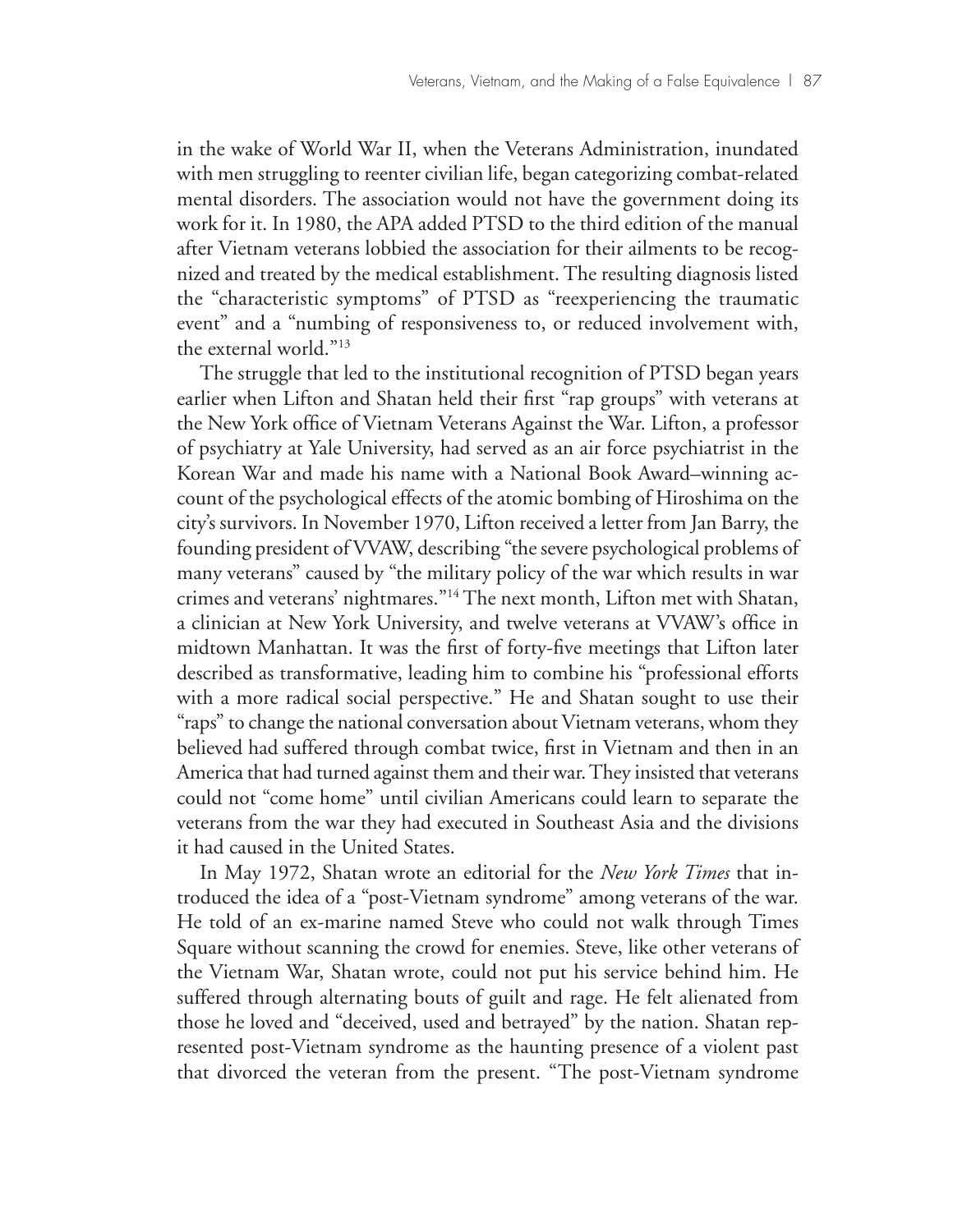confronts us with the unconsummated grief of soldiers—'impacted grief' in which an encapsulated, never-ending past deprives the present of meaning," he wrote.<sup>15</sup> The veteran patient Shatan described had been estranged from the present, resigned to living in limbo, caught somewhere between Vietnam and an imagined prewar America. He could not come home.

Lifton delivered a detailed account of his and Shatan's work in *Home from the War: Vietnam Veterans—Neither Victims nor Executioners* (1973), which received extensive attention from reviewers and editorialists and earned him a second National Book Award nomination. Lifton attributed the distinct struggles of Vietnam veterans to an erosion of what he called "symbolic immortality": the belief that one's life, while finite, endures forever within the structure of one's social world. The Vietnam War had, he suggested, undermined the "psychomythology of war-making" through which Americans imagined themselves and their relation to the nation.16 Without the armor of myth, the soldier had undergone a "moral inversion" that revealed war to be nothing more than an act of killing. The soldier's belief in social immortality had been reduced to an unmitigated recognition of biological death. The veteran should not, Lifton argued, be understood as either a victim or an executioner but as a "survivor." He even referred to the Americans who carried out the My Lai massacre—in which Americans killed some five hundred unarmed civilians in the village of Song My—as "the My Lai survivors."17 Lifton defended his claim by stressing the similarities between the new generation of American veterans and the Hiroshima survivors he had interviewed for his earlier book. "I found that survivors of the Hiroshima holocaust experienced what I described as 'a vast breakdown of faith in the larger human matrix supporting each individual life, and therefore a loss of faith (or trust) in the structure of existence,'" he wrote. "The same is true not only for large numbers of Vietnam veterans but, perhaps in more indirect and muted ways, for Americans in general. This shattered existential faith has to do with remaining bound by the image of holocaust, of grotesque and absurd death and equally absurd survival."18 Lifton failed to acknowledge that the Hiroshima survivors were, of course, civilians whose families and homes the United States had decimated with a nuclear bomb, while his "My Lai survivors" were soldiers who had executed civilians. "The psychology of the survivor is central even to the killing process," he insisted.19 Trauma was, for Lifton, a great leveler, and he dedicated his book to nineteen of his veteran patients and to "Hoang (a surviving child of My Lai)."

Lifton believed that the faithless veteran, having been liberated from American myth, should be regarded as a kind of modern wise man. He argued that societies construct warrior heroes who affirm existing hierarchies, or what he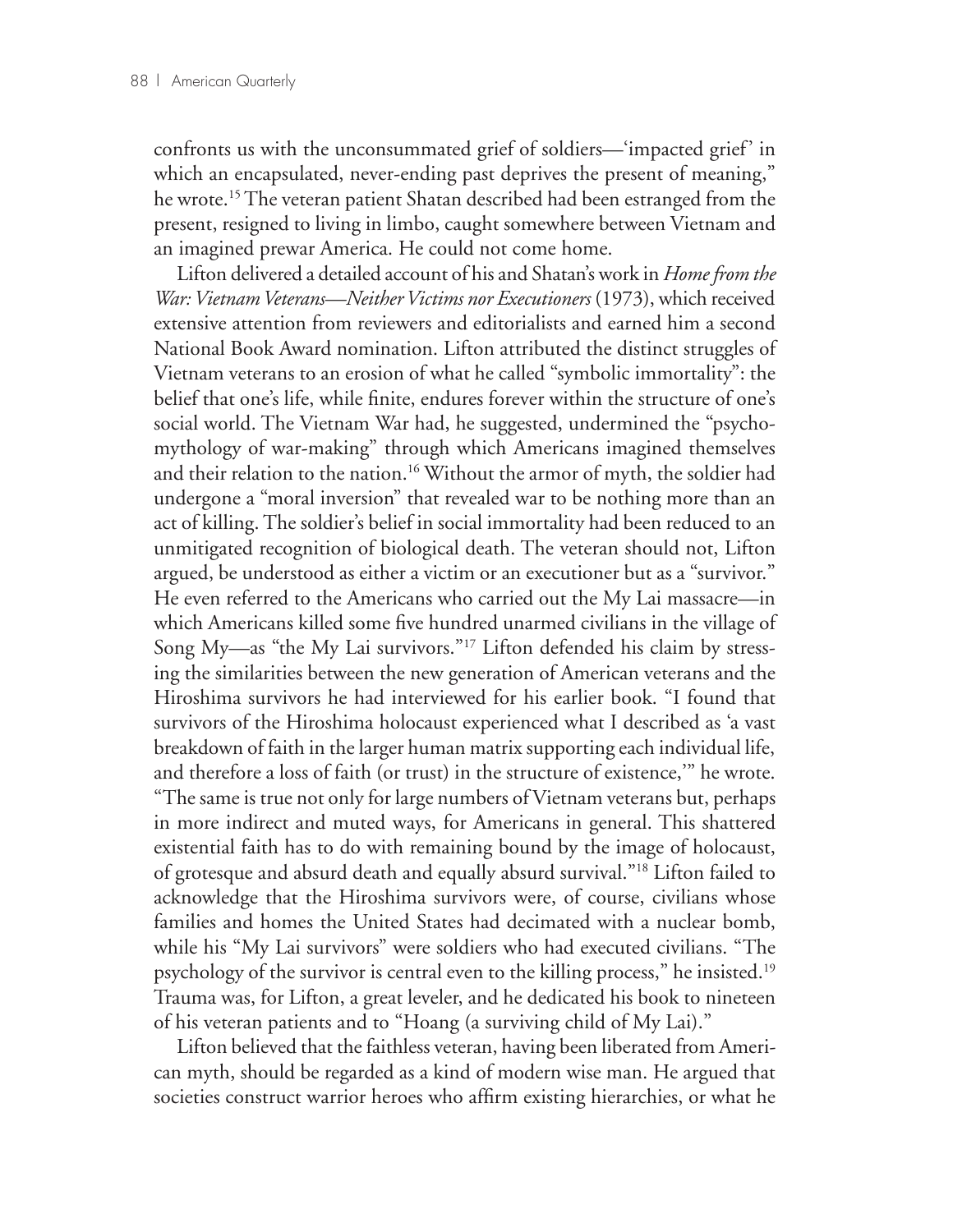called "socialized warriors." Vietnam veterans, recognizing the disconnect between the socialized warrior and what they had done in Southeast Asia, "freed themselves from the powerful cultural pseudomythology to take a hard look at the killing and dying" and carried out "symbolic psychological work for all veterans, and indeed for all of American society."20 Lifton later wrote in his memoir that the disaffected veteran served a "prophetic function" for the nation by dismantling a myth that had facilitated centuries of war.<sup>21</sup> But the Vietnam War did not mark the end of the war hero but instead led to the substitution of one hero with another, the warrior hero with the trauma hero. Lifton and Shatan's research gave rise to the latter by treating the Vietnam veteran as a survivor of the war who had lost the cultural narratives that had allowed earlier generations to make sense of martial violence. These veterans could not return home; they had been refugeed from the nation they had known.<sup>22</sup>

The idea of the veteran as an internal refugee, an idea that later animated the diagnostic criteria for PTSD, advanced a closed narrative of the war in Southeast Asia in which the American veteran became—notwithstanding the subtitle of Lifton's book—victim *and* executioner, refugee and giver of refuge. Mimi Nguyen has identified how the liberal state's alleged conferral of freedom to refugees founds a never-settled debt relation between the refugee and the receiving government. "To be given freedom is a process of becoming without being" that carries a "stubborn remainder of its absence," she writes.<sup>23</sup> The discourse of the veteran-as-refugee situates the American veteran as the giver and receiver of that gift who accrues no debt as its lender and borrower. As more refugees arrived from Southeast Asia under the Reagan administration, officials, writers, and filmmakers began articulating their "debt" as the source of the Vietnam veteran's missing "credit." Equating white vets with Southeast Asian refugees serves to separate rather than unite them. The vets have been mistaken for debtors when they are, as white men, the natural inheritors of liberal freedom. The equivalence carries an implied hierarchy. The arrival of Southeast Asian refugees coincided with a new sense of victimization among white men, for whom the loss of manufacturing jobs and basic services reflected, they believed, not an economic but a cultural crisis. President Ronald Reagan encouraged white men to see themselves in the figure of the Vietnam vet who had been sent off to fight in "a war our government [was] afraid to let [him] win."<sup>24</sup> The government had abandoned them, too, the president suggested, turning its attention instead to immigrants, refugees, and the enforcement of civil rights reforms. From a war fought by a disproportionate number of black, Latino, and American Indian soldiers and marines, the veteran emerged as an icon of *white* alienation.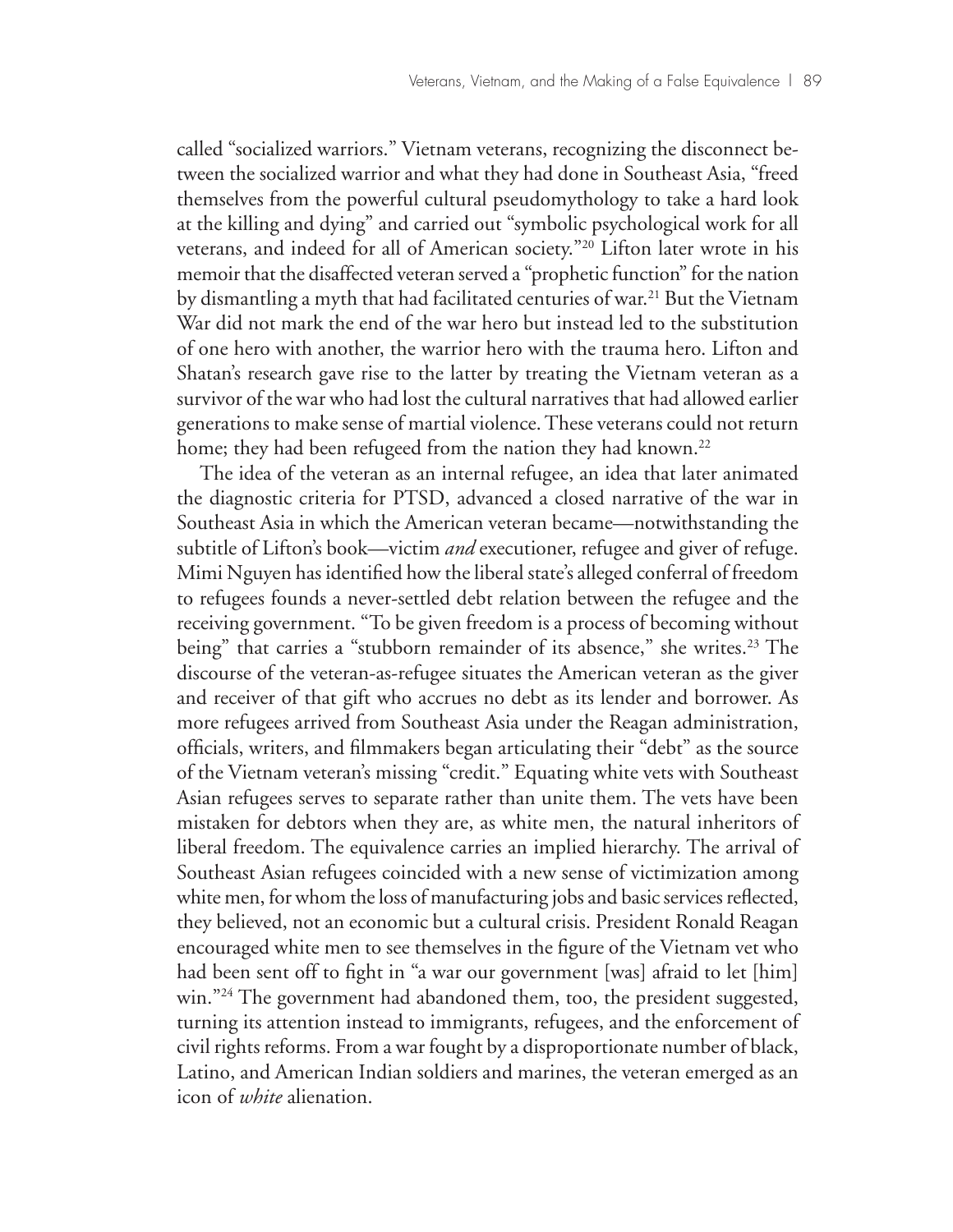Lifton himself acknowledged the dangers of anointing trauma heroes. In the spring of 1973, following the signing of the Paris Peace Accords, the North Vietnamese government released 591 American prisoners of war to the United States. The freed prisoners arrived to an orchestrated media event that the Nixon administration dubbed Operation Homecoming. That March, Lifton wrote an editorial in the *New York Times* warning against foisting the "hero's mantle" on these men. "A long and degrading war has made Americans desperate for heroes," he wrote, but "we would better serve returning prisoners, and other Vietnam veterans as well, with attitudes of openness, truthfulness and recognition of the extent to which all Americans fighting this war have been victimized no less than their assigned enemies."25 Lifton could see that heroizing the prisoners could distract Americans from the war itself and the decisions that had led to it. But he did not, it seems, recognize that his thenforthcoming book would contribute to the sanctification of the prisoner of war, who would become an icon in Hollywood films and right-wing political culture. Although President Richard Nixon announced in a television address that month that "all of our American POWs are on their way home," activist organizations such as the National League of Families held strong to a belief—a belief that Nixon himself had encouraged—that Vietnam still held thousands of American prisoners.26 The POW/MIA issue has shaped American cultural memory of the Vietnam War ever since and contributed to the idea that veterans had been left behind in Southeast Asia by government elites who cared more about welcoming Vietnamese than rescuing their own fighting men.<sup>27</sup> Years before the Refugee Act went into effect, leading to the resettlement of hundreds of thousands of Southeast Asians in the United States, lawmakers, news media, and activists laid the cultural groundwork by which the American vet could be imagined as like a refugee and later pitted against those arriving from postwar Vietnam.

The 591 prisoners who returned as part of Operation Homecoming did not reflect the working-class, multiracial troops who had fought in Vietnam. Most of the prisoners were airmen who had been shot down over North Vietnam before 1968, the year President Lyndon Johnson ordered a halt on bombing north of the seventeenth parallel. Eighty-eight percent were officers. Most held college degrees. All were men. An estimated ninety-five percent were white. Not a single one of the 591 prisoners had been drafted.28 In a war waged in large part by working-class soldiers of color, whom Christian Appy identifies as "the nineteen-year-old children of waitresses, factory workers, truck drivers, [and] secretaries," the POW/MIA issue allowed Americans to remember the war as a struggle to free a group of older white officers who had been abandoned by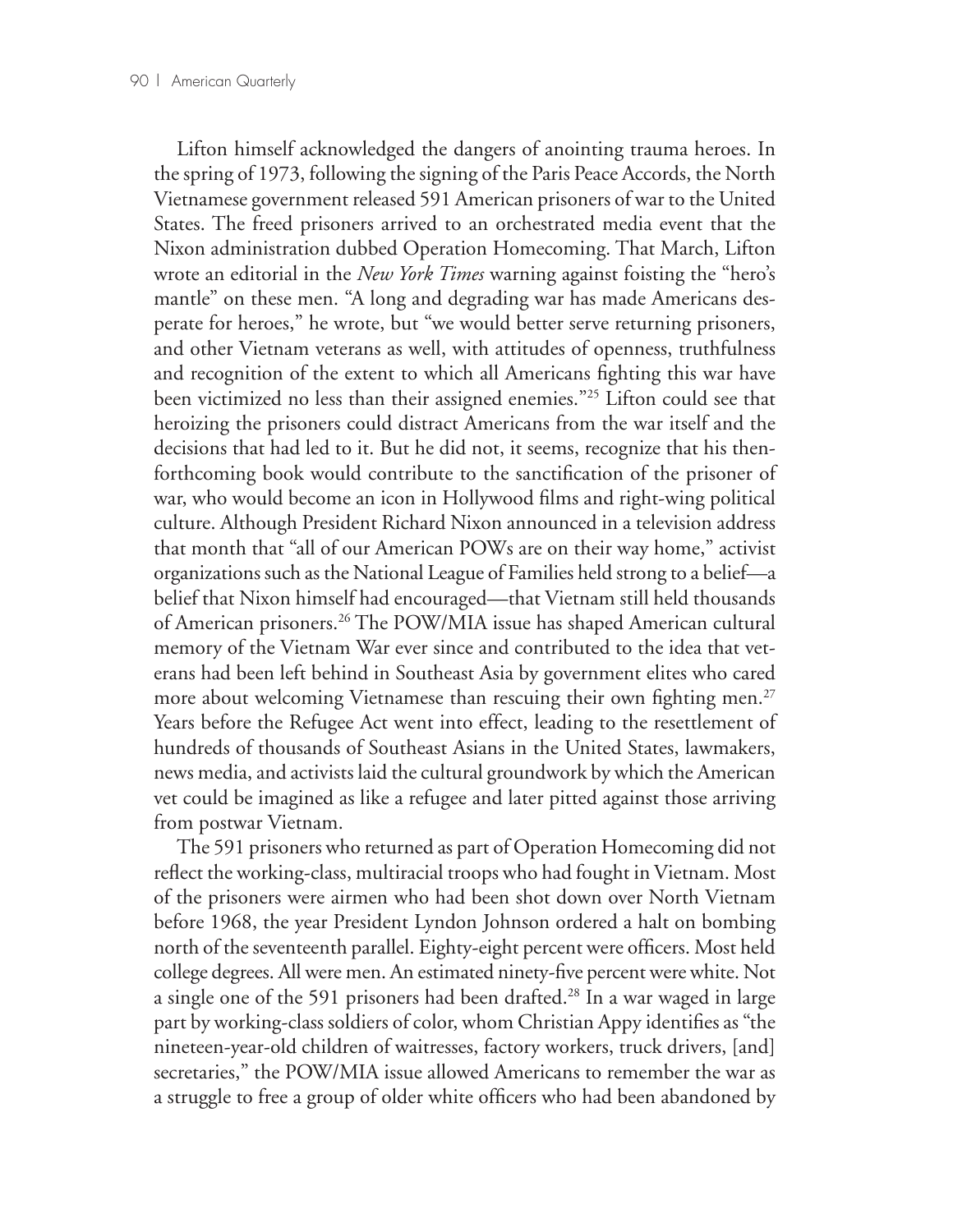their government in Southeast Asia and had come back to a fractured nation.<sup>29</sup> News media received the men as "a new breed of Van Winkle" who had left an idyllic pre–civil rights nation and returned to streets crowded with "the perennial banners of militancy, each inscribed with the device, Liberation," over which "are the words Gay, Black, Women's, Chicano and People's."30 The men had, they suggested, been refugeed twice over, first as prisoners of war in North Vietnam and then as veterans in an unfamiliar America. The veneration of the white POW contributed to what Roderick Ferguson has described as a new form of whiteness "born of critique but still invested in its own material centrality," a whiteness that counters demands for material redistribution and more compassionate immigrant and refugee policies with stories of white male grievance.<sup>31</sup> As a *Newsweek* headline declared in 1985, amid stories of American veterans returning to Vietnam as tourists, diplomats, and aid workers, "We're Still Prisoners of War."32 The white veteran had left a part of himself in Southeast Asia and would have to return to retrieve it so he could finally come home.

### **Parallel Returns**

In the 1980s, after the dedication of the Vietnam Veterans Memorial stimulated interest in revisiting the war, veterans organizations and travel agencies began arranging tours of Vietnam for Americans vets. The United States had enforced a trade embargo on Vietnam since the end of the war, and the Vietnamese government had been reluctant to grant tourist visas to Americans. Few veterans had returned before 1985, when Vietnam began offering trial visas to vets and their families.<sup>33</sup> The first veteran tourists described their visits as a search for something they had lost in the war. One former marine hoped that "going back to Vietnam will maybe help put some emotions from the war behind me."<sup>34</sup> Another acknowledged that he and his fellow veterans felt they could "fill a void by going back there to get some answers" and "find what's missing here."35 Journalists wrote hundreds of articles about the returning veterans, and the vets contributed their own editorials and books about what they described as a kind of reverse homecoming. Most journalists contrasted Vietnam veterans with those who had fought in World War II, men who had "come home heroes" and later had "the opportunity to return to battle sites to reflect on the war or mourn fallen friends."36 The veterans of the war in Southeast Asia, they wrote, had been unable to return to postwar Vietnam, where they could gather "replacement images" to substitute for memories of death and destruction.<sup>37</sup> They were haunted by yet alienated from Vietnam.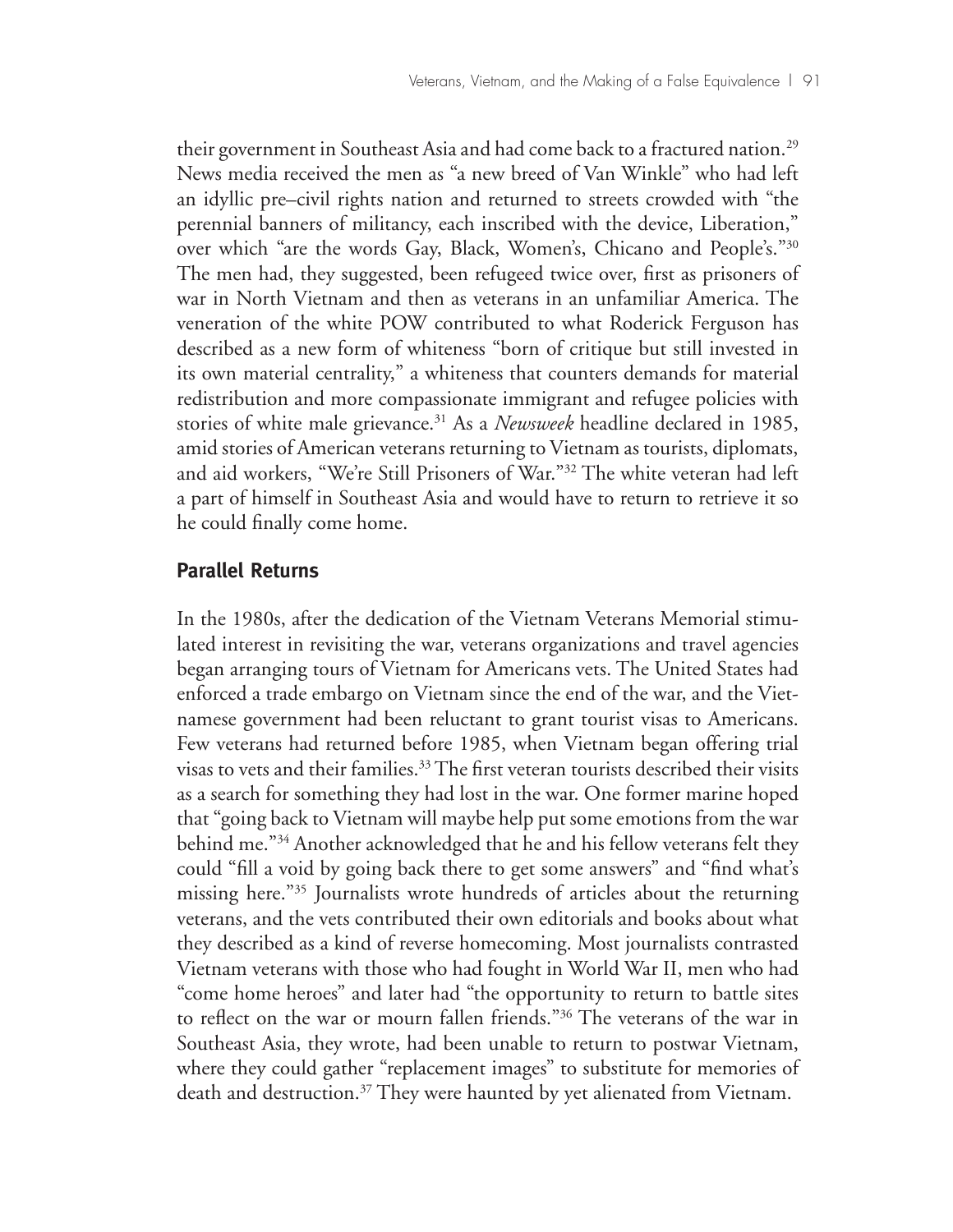The returning veterans recounted with amazement how Vietnamese showed no signs of resentment toward them. A forty-one-year-old ex-marine, who admitted to having killed more than twenty Vietnamese children in 1968, "found that the open arms and smiling faces of the Vietnamese [restored] his sense of self-worth," and he left Southeast Asia believing that "if they could forgive, then we could forgive ourselves." He and others even suggested that their former enemies had treated them with the kind of warmth and brotherhood that their fellow Americans had denied them years earlier. Remembering how he had been welcomed by a former Viet Cong soldier, an army veteran reflected, "You know how nice it was to hear that [welcome] after not hearing it from Americans? You have to go over there twenty-three years later and have one of them say it to you. That was the most moving thing that happened."<sup>38</sup> The veterans found that they shared more in common with former Vietnamese soldiers than with American civilians, who, they felt, could never understand what they had been through. With hundreds of thousands of Southeast Asian refugees resettling in San Jose, Houston, and San Diego, journalists turned their attention instead to American veterans who could at last "come home" to Vietnam. If the reporting on Operation Homecoming in the 1970s treated returned prisoners of war as exiles from a pre–civil rights America, then the stories of vets returning to Southeast Asia in the 1980s stressed their dislocation from postwar Vietnam as a place that could heal them if they could only return. Their journey home had been reversed.

William Broyles, a former marine officer and editor of *Newsweek*, returned to Vietnam in late 1984 and wrote one of the first return-to-Vietnam memoirs, *Brothers in Arms: A Journey from War to Peace* (1986). His book set the tone for what became a full-fledged genre of postwar travel writing. In 1983, Broyles met with Foreign Minister Nguyen Co Thach at the Vietnamese mission to the United Nations in Manhattan. He told Thach that he wished to return to Southeast Asia to write about the Vietnamese he had fought as a young man. Thach was intrigued, and a year later Broyles flew to Hanoi as the foreign minister's guest. The war was "still in me, like a buried piece of shrapnel working its way to the surface," Broyles writes. "I went back to find a man I never knew—my enemy. I went back to find the pieces of myself I had left there, and to try to put the war behind me." In Hanoi, Broyles found that Vietnamese veterans had made peace with the past. "For them the war was long, bitter, terrible—and over."<sup>39</sup> It was not an enduring trauma for them as it was for American veterans, who, he suggests, could not move forward with their lives because they had been barred from what Pierre Nora calls "sites of memory" and what Hue-Tam Ho Tai identifies as the "geographies of memory"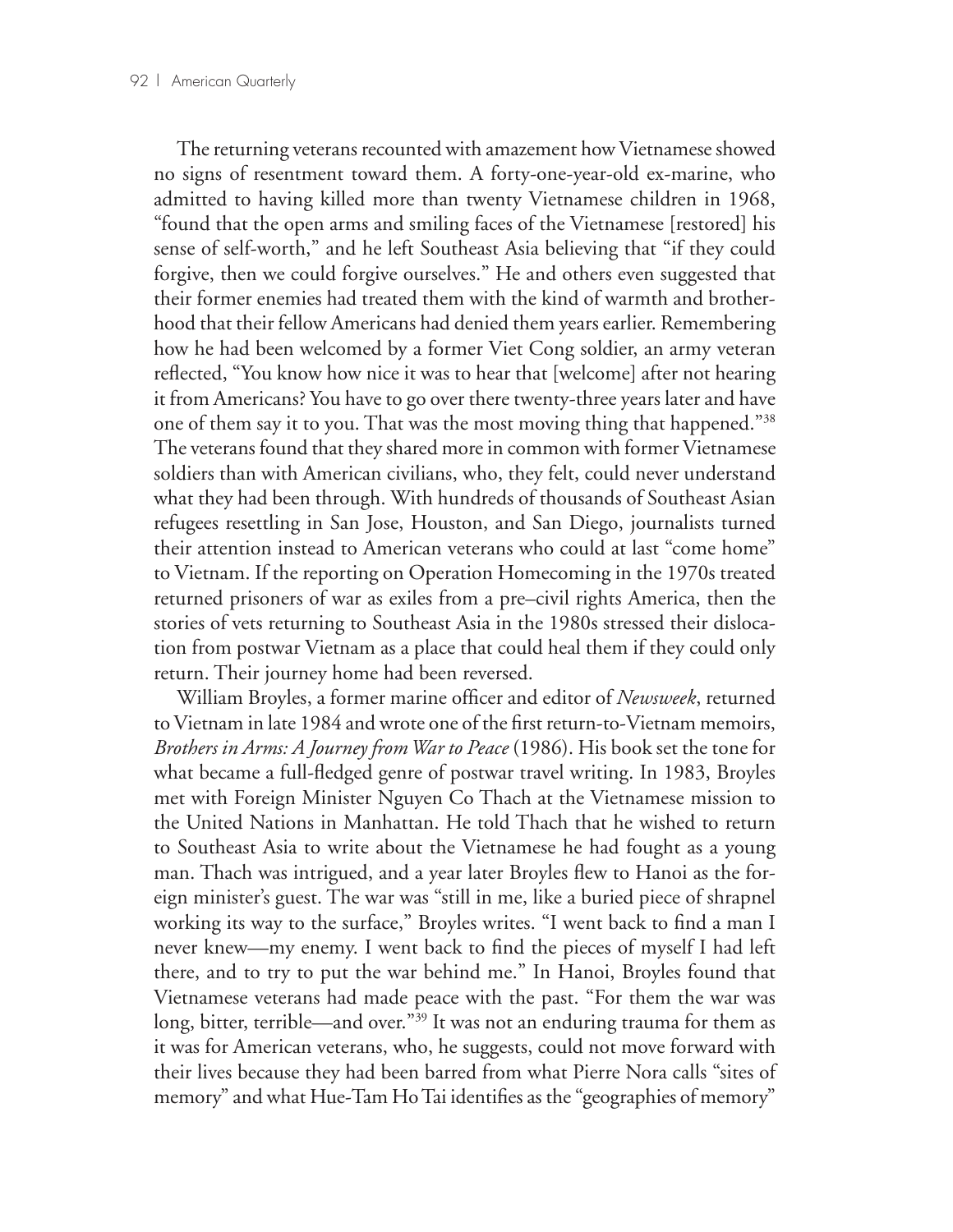that blanket late-socialist Vietnam with monuments and museums.<sup>40</sup> Broyles overlooks the years of war and economic crisis faced by Vietnamese after the American withdrawal and attributes his and other Vietnam vets' postwar struggles to having been refugeed from Southeast Asia, unable to return to the places that held their war memories and something of their past selves. His 1985 *Atlantic* article "The Road to Hill 10: A Veteran's Return to Vietnam" and his 1986 book modeled the emerging return-to-Vietnam narrative by recounting his personal path from sorrow to reconciliation.<sup>41</sup> Going back allowed him to recognize the war as a settled past rather than a haunting present, to see it as "only a memory."<sup>42</sup> Broyles, a lifelong liberal, argued for the Reagan administration to normalize relations with Vietnam so that other American vets could, like him, heal themselves through tourism. Unlike Southeast Asian refugees, who endured a permanent displacement, the white vet could put the past behind him with a round-trip ticket to Vietnam.

Some of the first veterans to return to Southeast Asia were novelists and poets. In December 1985, W. D. Ehrhart, a poet and former marine, returned to Vietnam on assignment for the *Philadelphia Inquirer*. He traveled to Hanoi with two fellow writers, John Balaban and Bruce Weigl, and later penned two books about their weeklong tour, the memoir *Going Back: An Ex-Marine Returns to Vietnam* (1987) and the chapbook *Winter Bells* (1988). In *Going Back*, Ehrhart describes Southeast Asia as a kind of alien homeland for him, Balaban, Weigl, and other vets. "Vietnam has remained a permanent condition of my life—as much a state of mind as a geographic location, the turning point, the place where I first began to see and think and learn and question," he writes. Ehrhart imagines Southeast Asia as a place that he had never left yet could never reclaim. Like Broyles, he could not put the war behind him until he could replace his memories of combat with images of a serene, forgiving Vietnam. "Now when I think of Vietnam, I will not see in my mind's eye the barbed wire and the grim patrols and the violent death [but rather] those graceful fishing boats gliding out of the late afternoon sun across the South China Sea toward safe harbor at Vung Tau."43 In Vietnam, he found replacement images with which he could rewrite, and write over, the war. Five years later, Ehrhart and Weigl returned to Southeast Asia again with a delegation of American writers that included Philip Caputo, Larry Heinemann, and Yusef Komunyakaa. The Americans met with Vietnamese war writers at a conference that one delegate declared a true "meeting of hearts and minds." Caputo explained his return by quoting Rudyard Kipling: "We have but one virginity to lose, but where we lost it our hearts will always be."<sup>44</sup> The writers conference and the wave of veteran-authored return-to-Vietnam books coincided with some of the first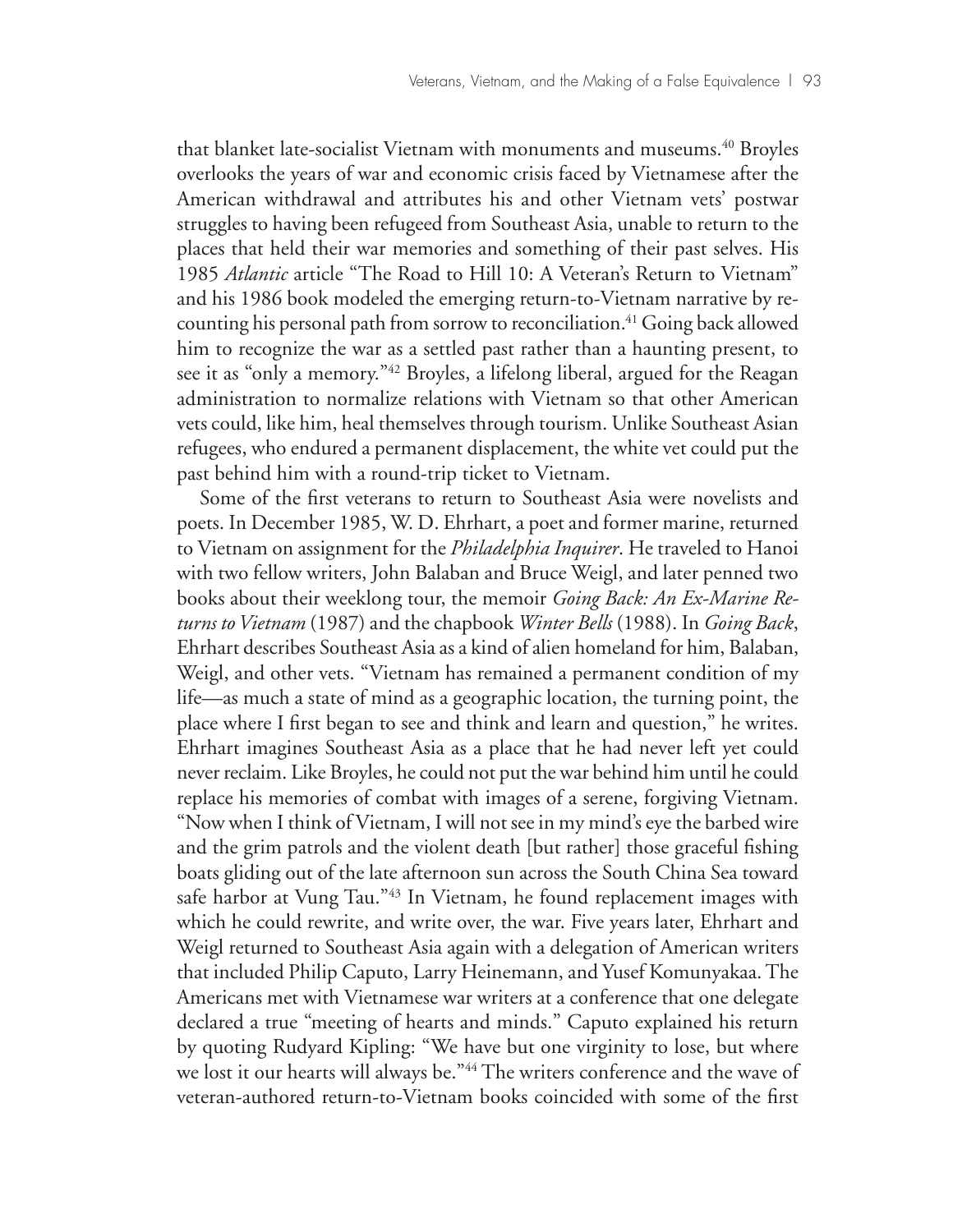Vietnamese American refugee memoirs. With Vietnamese Americans publishing accounts of their displacement and resettlement, white American veterans like Broyles and Ehrhart began to tell their own refugee stories.

While writers like Weigl and Ehrhart had been active in the antiwar movement, the return-to-Vietnam genre was not limited to liberal vets. Right-wing POW/MIA activists found a mainstream foothold in 1980 with the election of Reagan, who had allied himself with the National League of Families as governor of California and later set the POW/MIA myth at the center of his negotiations with the Vietnamese government. In 1987, the president appointed his former Joint Chiefs chairman John Vessey to serve as a humanitarian ambassador to Vietnam for POW/MIA affairs. Vessey, in turn, invited Frederick Downs, a conservative Veterans Administration official who had lost an arm in Vietnam, to be part of his delegation. Downs visited Vietnam five times between 1987 and 1989 and later recounted his travels in *No Longer Enemies, Not Yet Friends: An American Soldier Returns to Vietnam* (1991). Though less remorseful than Broyles and Ehrhart, Downs also imagines Vietnam as a lost home for the white vet. Reflecting on why he came back, he asks, "Would Vietnam ever let me go? Did I want it to? I thought not. Once a man has contributed his blood and his honor to a country, he is always part of what it becomes."45 Downs's book literalizes the idea of recovering a part of oneself and one's nation in Southeast Asia through his reflections on losing an arm in combat and his search for the missing bodies of American soldiers. Even as he maintains the administration's hard-line toward Vietnam, Downs acknowledges a "sense of kinship" with his former enemies and a feeling of renewed "spiritual" freedom on the streets of Hanoi.<sup>46</sup> His book reflected a growing consensus among conservatives and liberals that, whatever one thought of the war, the American veteran had suffered a severe dislocation in Vietnam. While those vets were not all white, the return-to-Vietnam memoir made it look that way. So did most Hollywood films, rock songs, and mass-market fiction. The white veteran could not go home. He lived like a refugee.

Former American soldiers and marines were not alone in constructing the veteran-as-refugee. Some Vietnamese American writers themselves reinforced the parallel between veterans' stories and their own. In 1986, Le Ly Hayslip, a refugee of the war, returned to Vietnam sixteen years after resettling in California. That homecoming framed her first memoir, *When Heaven and Earth Changed Places* (1989), on which Oliver Stone later based his film *Heaven and Earth* (1993). Echoing the title of Broyles's book, it is subtitled *A Vietnamese Woman's Journey from War to Peace*. Hayslip addresses her memoir to the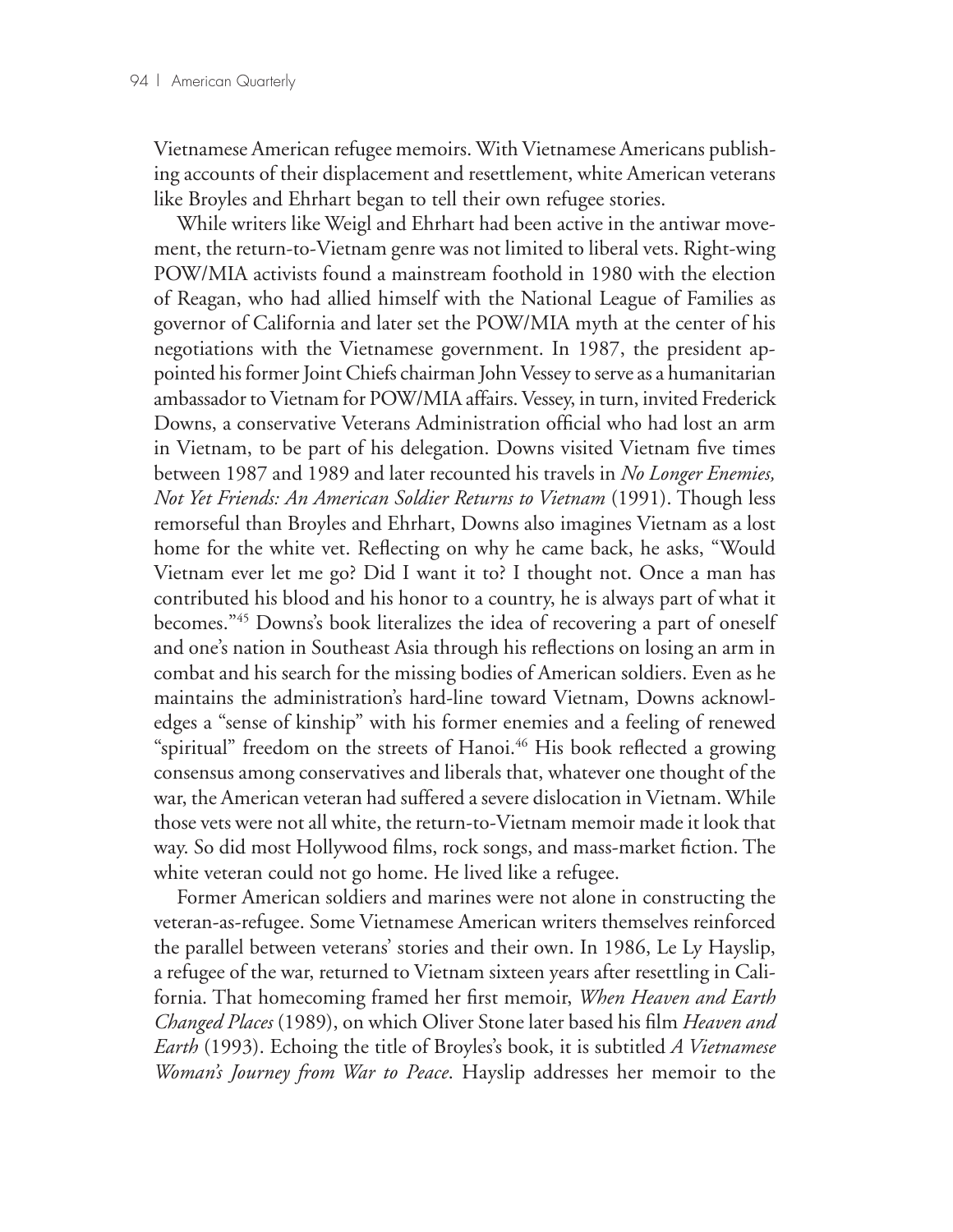American veteran, whom she asks "to read this book and look into the heart of one you once called enemy," to recognize what they share as "survivors" of the war. "The least you did—the least any of us did—was our duty," she writes. "If you have not yet found peace at the end of your war, I hope you will find it here." Hayslip's memoir, the most popular by a Vietnamese refugee, may have received a warmer welcome from critics and readers because of her willingness to wed her story to that of white American vets like Broyles, Ehrhart, Weigl, and Downs. She established the charitable organization East Meets West in 1987 to "reenlist" American veterans as aid workers in Southeast Asia. Encouraging the boom in humanitarian tourism, she urged them to "sign on for another 'tour of duty' in service of humanity and yourself––to heal the wounds that may linger in your spirit and help the Vietnamese people, who, like war victims anywhere, are the spiritual partners of your journey.<sup>"47</sup> In interviews after the publication of her first book, Hayslip suggested that Vietnamese had been more successful than Americans at "coming to terms" with the war because they had been able to return to the site of violence. "No doctor, no hospital, no psychologist can heal [veterans] like going back to Vietnam," she said.<sup>48</sup>

Reconciliation through identification has its limits, though. Lisa Cacho has drawn attention to how the market-based valuation of human worth necessitates the recruitment of those deemed criminals, terrorists, and refugees as a kind of "'negative resource' to American value."49 The refugee forms the constitutive outside of legal being, making others' civil value legible and meaningful. Cacho's argument allows us to see how casting the white male veteran as a socioeconomic refugee—who had "come back home to the refinery" to hear, as Springsteen tells it, "Son, if it was up to me"<sup>50</sup>—founds a hierarchical relation between him and the Vietnamese refugee, with the vet having been "misidentified" as someone without value. The refugee serves as a negative resource for the veteran, for whom being like a refugee signals less his identification with Vietnamese than his ill-treatment as someone less deserving than himself. That idea endured as the Clinton administration normalized relations with Vietnam in the mid-1990s and even more vets went back to reconcile their memories and heal their minds. The veteran-as-refugee stories of Broyles, Ehrhart, and Downs introduced a narrative framework for remembering the war that has defined US–Vietnam relations and the true war stories taught at high schools and universities ever since.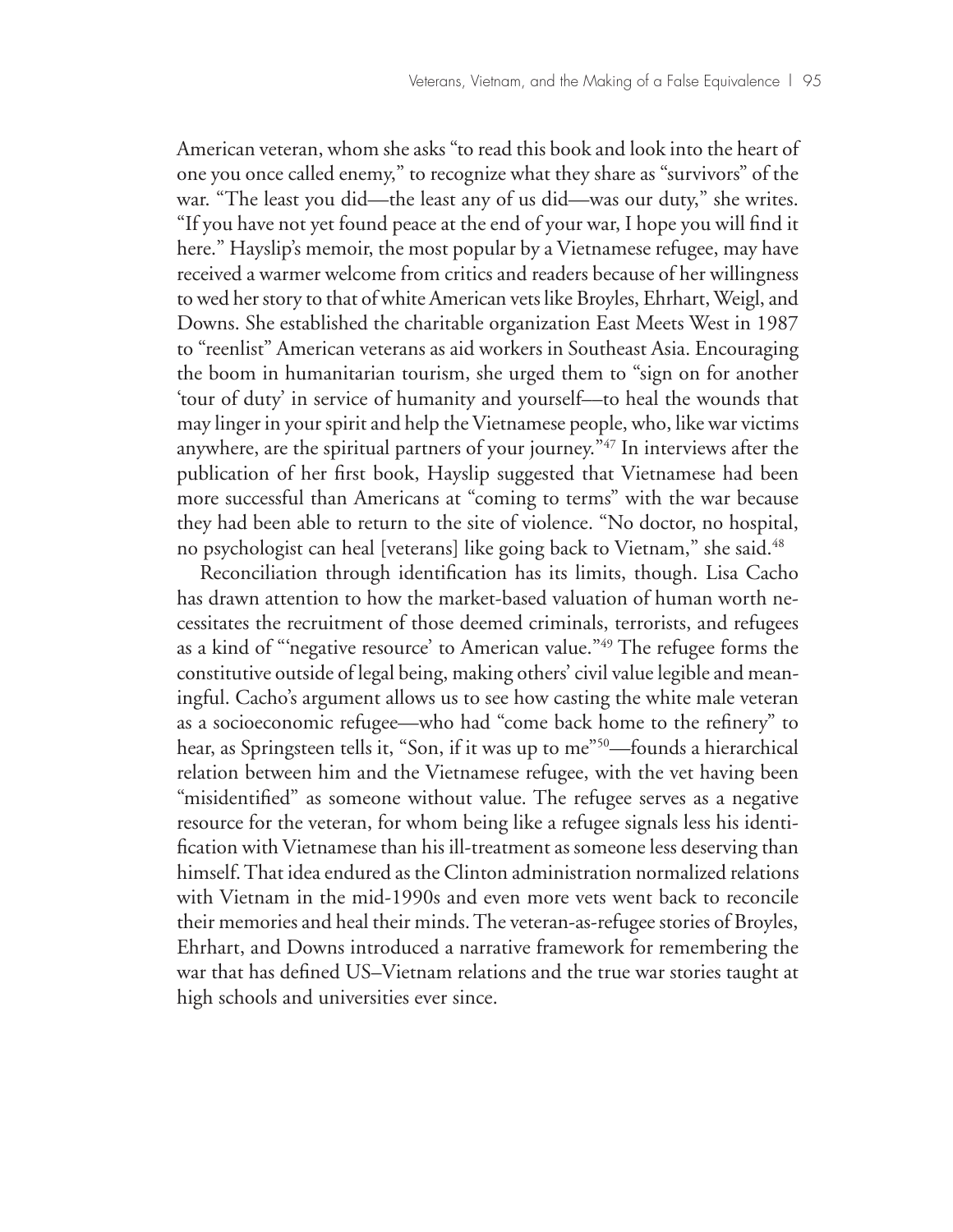#### **The False Equivalence of True War Stories**

In 2017, the *New York Times* featured a yearlong series of editorials by historians, veterans, and journalists looking back on the Vietnam War. Maureen Ryan, an English professor at the University of Southern Mississippi, contributed a reflection on the war in American literature titled "The Long History of the Vietnam Novel." She observed that fiction about the war had been slow to catch on until the 1980s, when a canon began to form around the work of such authors as Heinemann, O'Brien, and Michael Herr. Their writing gave rise to what Ryan called the "Vietnam novel," a genre of "overwhelming ambiguity" built on an "avant-garde, postmodernist technique that echoes the characteristics of much late twentieth-century American literature: an ironic, even absurdist sensibility; a fragmented, discontinuous story line; a fundamental distrust of definable meaning."51 Viet Nguyen had won the Pulitzer Prize for Fiction a year earlier for his debut novel about a North Vietnamese mole living in California in the aftermath of the war. But Ryan did not mention Nguyen or other refugee writers, describing the Vietnam novel instead as the exclusive terrain of the American veteran. For years, high school and college educators taught veteran and refugee stories as mirror images of each other, with writers like O'Brien being read alongside books by Hayslip, Lan Cao, and Andrew Pham. Despite the fragmented, postmodern style adopted by some vet writers, that pairing, over time, created a false equivalence that allowed the veteran trauma narrative to stand in for and subsume refugee knowledge in the English classroom and among liberal book critics and readers. Imagined as like a refugee, the white male vet could, they assumed, write the Vietnam novel all by himself.

O'Brien's *The Things They Carried* (1990) has defined that genre. His book of interconnected short stories has become one of the most assigned titles at American high schools and universities. It is a regular selection for commonread programs and part of the standard curriculum for Advanced Placement English Literature courses. It is all some students will ever learn about the war in Southeast Asia. For more than a decade now, the National Endowment for the Arts has promoted O'Brien's fiction through the Big Read, a program that sponsors local reading events and distributes instructional materials to local librarians and high school English teachers in towns and small cities from Ellensburg, Washington, to Fort Worth, Texas, to Binghamton, New York. The Vietnam novel, it seems, belongs to O'Brien and other vets, whose stories of combat and homecoming are received as unassailable, the truest of true war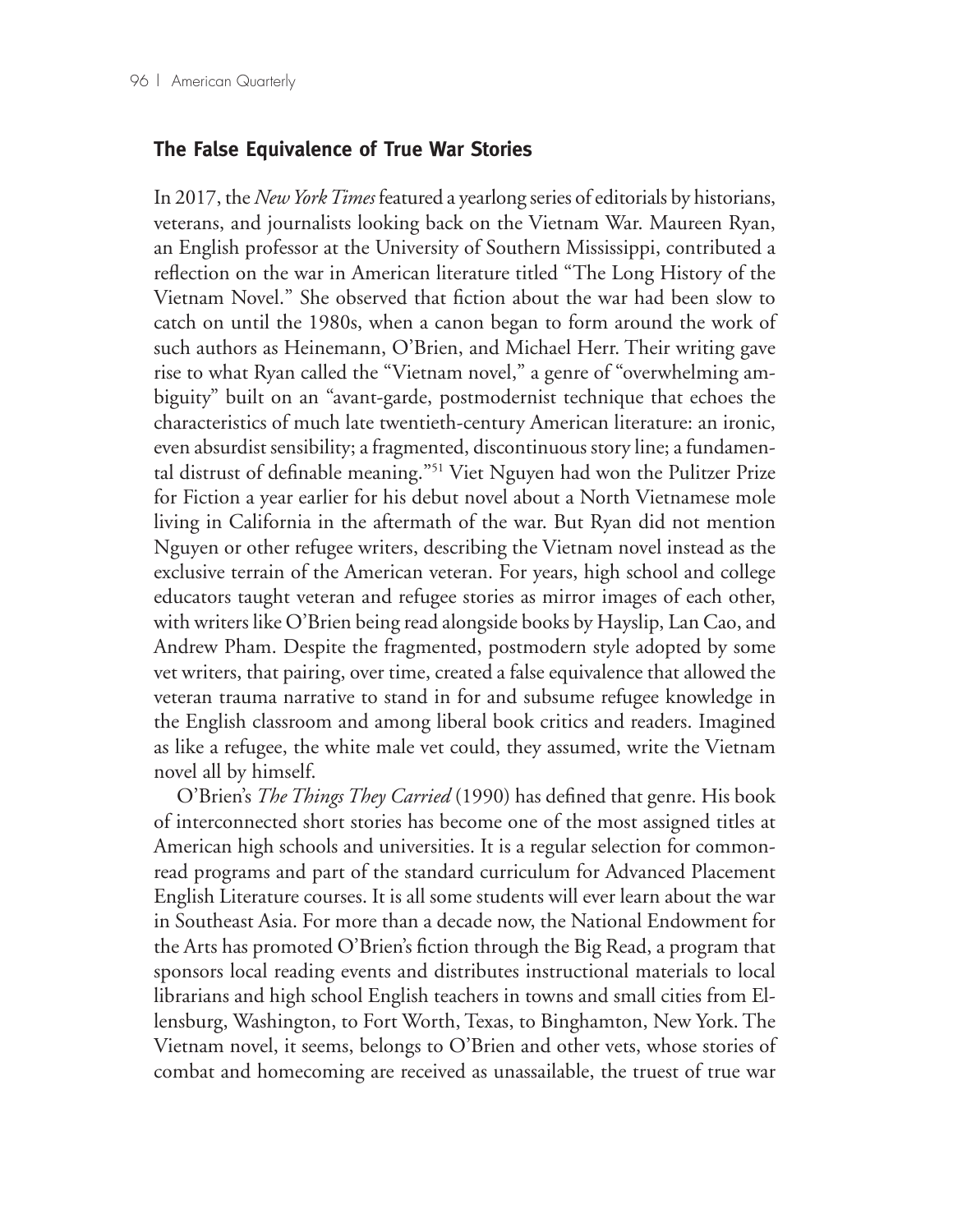stories. Nguyen himself has argued that the conflation of the soldier with the war in American cultural memory has meant that refugee stories get received as about something other than war. "While the refugee who becomes a writer is given the license to tell a refugee story, he or she is not seen as writing an actual war story, at least not one that is given the same weight as the soldier's." Making "the grade" as a refugee writer is more difficult, he writes, and that unevenness "is inseparable from the war that created the refugee in the first place and hence created the conditions for grading the refugee turned writer."52 For American readers, Vietnam War fiction is, for the most part, a white genre, associated with the writing of Heinemann, O'Brien, Gustav Hasford, and Robert Stone. The white male vet gets to tell true war stories and—as songwriters, psychiatrists, and journalists reimagined him as dislocated from the nation—true *refugee* stories of his own.

Although O'Brien did not return to Southeast Asia until 1994, he had imagined that return years earlier in his short fiction. In "Field Trip," O'Brien's narrator, also named Tim O'Brien, tours Vietnam with his ten-year-old daughter Kathleen. Tim takes her to the marsh where his friend Kiowa had died twenty years earlier, sucked into the muck during a nighttime firefight. While Tim is wistful and reflective, his daughter is bored and bewildered by her father's nostalgia. Like Broyles, Ehrhart, and Downs, Tim comes to terms with the war by returning to Vietnam, where he can substitute his traumatic memories with the knowledge that Vietnamese had moved on. Looking out on the field where Kiowa had died, Tim sees "birds and butterflies" and hears "the soft rustlings of rural-anywhere." It is nothing like what he remembered. "I blamed this place for what I had become, and I blamed it for taking away the person I had once been. For twenty years this field had embodied all the waste that was Vietnam, all the vulgarity and horror."<sup>53</sup> But now it is just a calm meadow. Struck by the disconnect between then and now, Tim wonders if, "maybe, I'd gone under with Kiowa, and now after two decades I'd finally worked my way out." As he and Kathleen leave, Tim notices a farmer watching him, and Kathleen asks if the farmer is mad at him. Tim replies that, no, "all that's finished."54 While Kathleen could never understand what her father has been through, the farmer, Tim believes, knows what he has seen and, in a wordless exchange, welcomes him home to Vietnam. The story invites an alternative reading, that the farmer may be communicating something other than a feeling of reconciliation with Tim, but that isn't for the most part how it is taught. The Big Read even encourages teachers to use "Field Trip" to demonstrate and define a narrative denouement for their students.55 It is where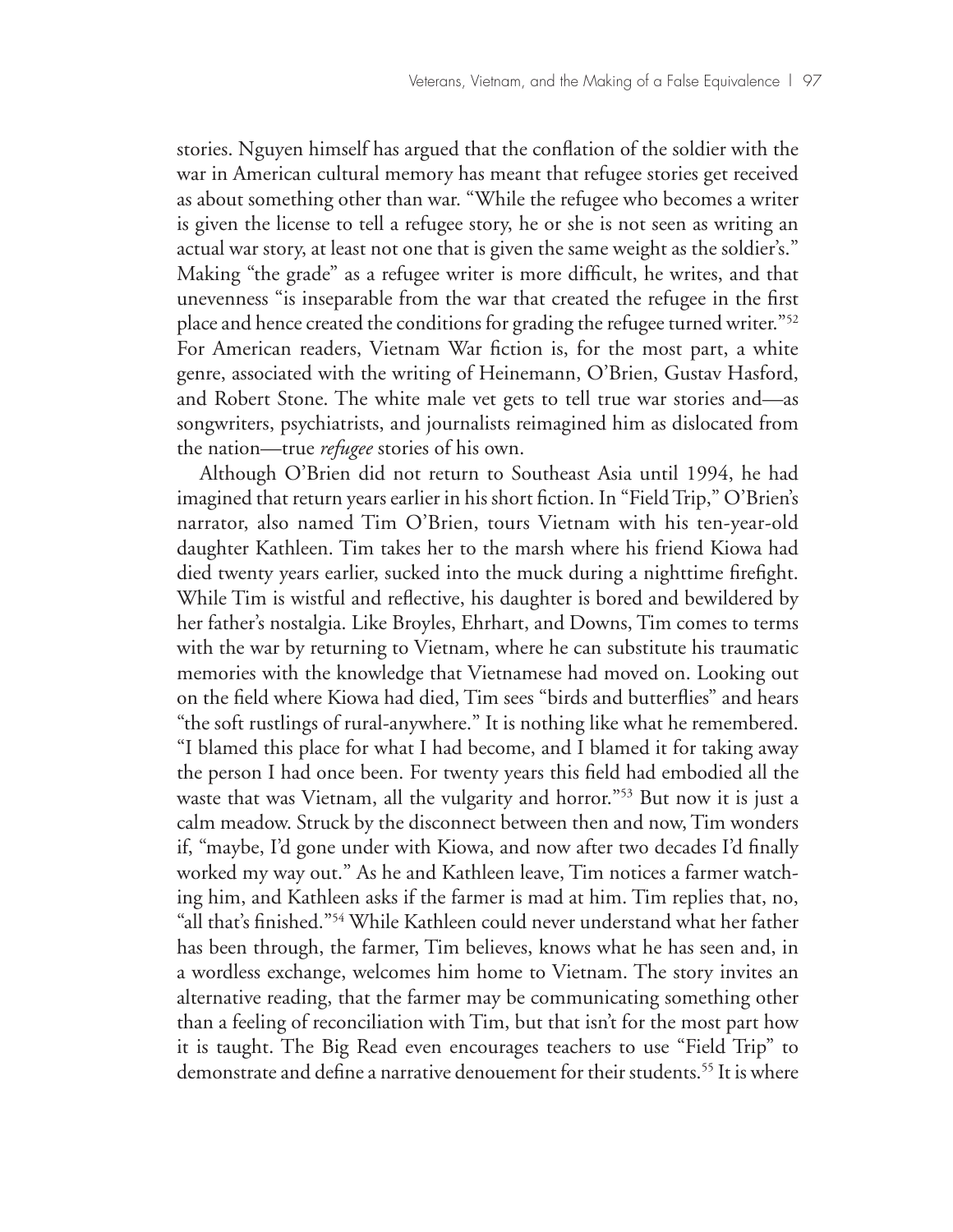O'Brien at last brings the war to an end, where Tim sheds his refugee status. Despite the postmodern bent of O'Brien's fiction—the irony and absurdity that Ryan and others celebrate––it never ventures too far from the seamless return-to-Vietnam narrative circulating at the time of its publication in news media and memoirs. The Big Read and other instructional programs have narrowed its meaning to the familiar themes of trauma and healing.

When O'Brien did, like his fictional narrator, return to Vietnam in middle age, he wrote an uncannily similar nonfiction account of his travels for the *New York Times Magazine* titled "The Vietnam in Me." From his house in Cambridge, Massachusetts, in June 1994, he looks back on a battle-site tour he took with his then-girlfriend Kate four months earlier. The real Tim O'Brien does not have a daughter, but Kate, being twenty years younger than him, stands in for the post-Vietnam generation as Kathleen does in "Field Trip." He and Kate visit Quang Ngai Province, where they travel to O'Brien's former firebase, LZ Gator, just outside Chu Lai, and to the village of Song My to meet with survivors of the My Lai massacre. Like Tim in "Field Trip," O'Brien struggles to find evidence of the Vietnam he remembers. Visiting LZ Gator for the first time in twenty-five years and finding nothing but a harmless hamlet, he reflects, "I'm home, but the house is gone. Not a sandbag, not a nail or a scrap of wire." He imagines LZ Gator—once a bustling base with a mess hall, a medical station, volleyball courts, and entertainment clubs—as a lost home, a refuge from the war that had vanished in the years since he left Vietnam. He takes Kate to a hillside where his unit had lost thirteen men in a brutal two-hour firefight. All that remains is a sunlit rice field. Thinking of Kate, he writes, "I hope she remembers how I fell silent after a time, just looking out at the golds and yellows, joining the peace, and how in those fine sunlit moments, which were ours, Vietnam took a little Vietnam out of me."56 He sees Vietnam as a condition and a cure, the source of his worst memories and a vehicle for revising them. It is an antidote for what he describes as a feeling of homesickness for a home that was never his. The return-to-Vietnam narrative had turned the veteran into a refugee, and O'Brien's real-life return imitated that fiction.

High school and college teachers often assign O'Brien's short stories with a refugee memoir or novel to give their reading list a sense of balance. But that parallel also surfaces in some refugee writing itself. In the mid-1990s, Andrew Pham, whose family fled Vietnam in 1976 when he was nine years old, left his job as an aeronautics engineer and undertook a months-long bicycle tour of California and Mexico and then Japan and Vietnam. That tour became the basis of his first memoir *Catfish and Mandala: A Two-Wheeled Voyage through the*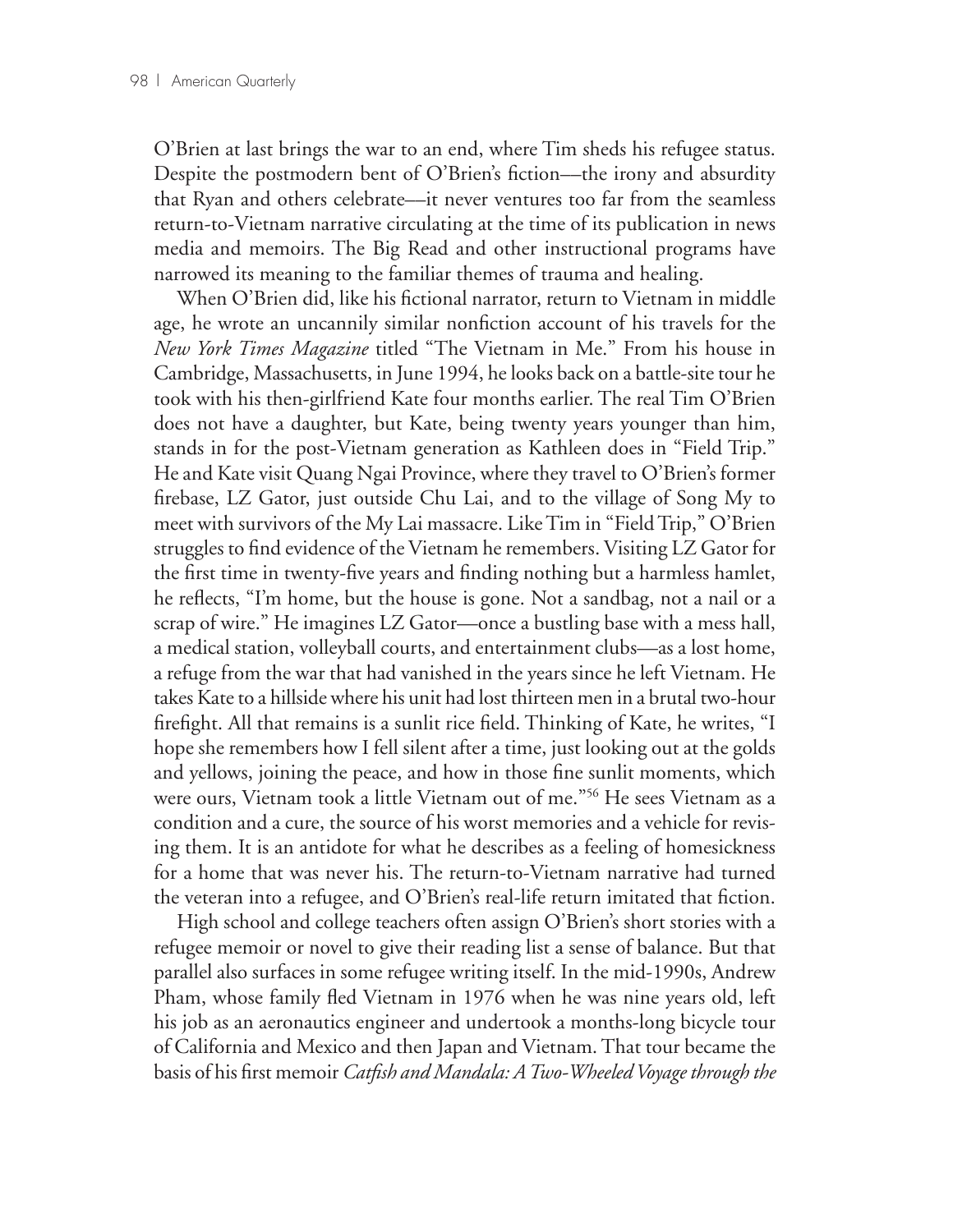*Landscape and Memory of Vietnam* (1999), in which Andrew returns to Vietnam to, he hopes, reconcile his past Vietnamese self with his present American self and come to terms with the suicide of his transsexual brother Minh. Andrew shares his desire for reconciliation with the American veterans he meets on the road. Pham frames his memoir with an anecdote about meeting a hulking white vet named Tyle in Mexico. Tyle has never shaken his memories of the war and lives in self-imposed exile. He asks Andrew to, when he returns to Vietnam, "tell them about my life, the way I'm living. Tell them about the family I've lost. Tell them I'm sorry." Andrew muses, "I am the rootless one, yet still the beneficiary of all of your and all [Vietnamese] sufferings. Then why, of us two, am I the savior, and you the sinner?"<sup>57</sup> Andrew sees himself, and not Tyle, as "the rootless one," refugeed from Vietnam and minoritized in the United States. But he acknowledges that he and Tyle share a parallel sense of dislocation as a 1.5-generation refugee and a wounded vet. Tyle may not be a refugee but he lives like one, and Andrew sees something of himself in the veteran, who was, like him, uprooted by the war.

In Vietnam, Andrew meets other self-searching vets, who, like Broyles, Ehrhart, Downs, and O'Brien, have gone back to confront unsettled memories. At the demilitarized zone, he meets a tour guide named Cao who informs him that most of his clients are American veterans who "get very emotional" and "just walk around as though they are lost. Lost their soul, you know." Andrew asks the tour guide why Vietnamese have been more able to forget and move on than Americans. Cao answers that Vietnamese and Americans are like two men who fell in love with the same woman, with one winning her affection and one losing her forever. "After twenty years, all you have of her are memories, both the good and the bad. Me, I live with her for twenty years. I see her at her best and at her worst," he explains, describing a kind of tragic imperial romance. "It is not the forgetting but the new history with the girl that is the difference between you and me."58 Andrew tells Cao about Tyle and a vet he met in California named Big Jake and realizes that he identifies with them as much as with Vietnamese. He has also come to the demilitarized zone to wrestle with a lost past. Yet, unlike return-to-Vietnam narratives by veterans, Pham's memoir does not flatten the difference between veteran and refugee stories. Instead, his writing reflects what Eric Tang calls "refugee temporality," a recognition that crossing the border is less a transition than a state of life for the refugee, who is enlisted as "one to be simultaneously saved and incidentally injured by the violence carried out in the name of human rights and freedom."59 Whereas the veteran-as-refugee narrative can end—when the veteran returns to Vietnam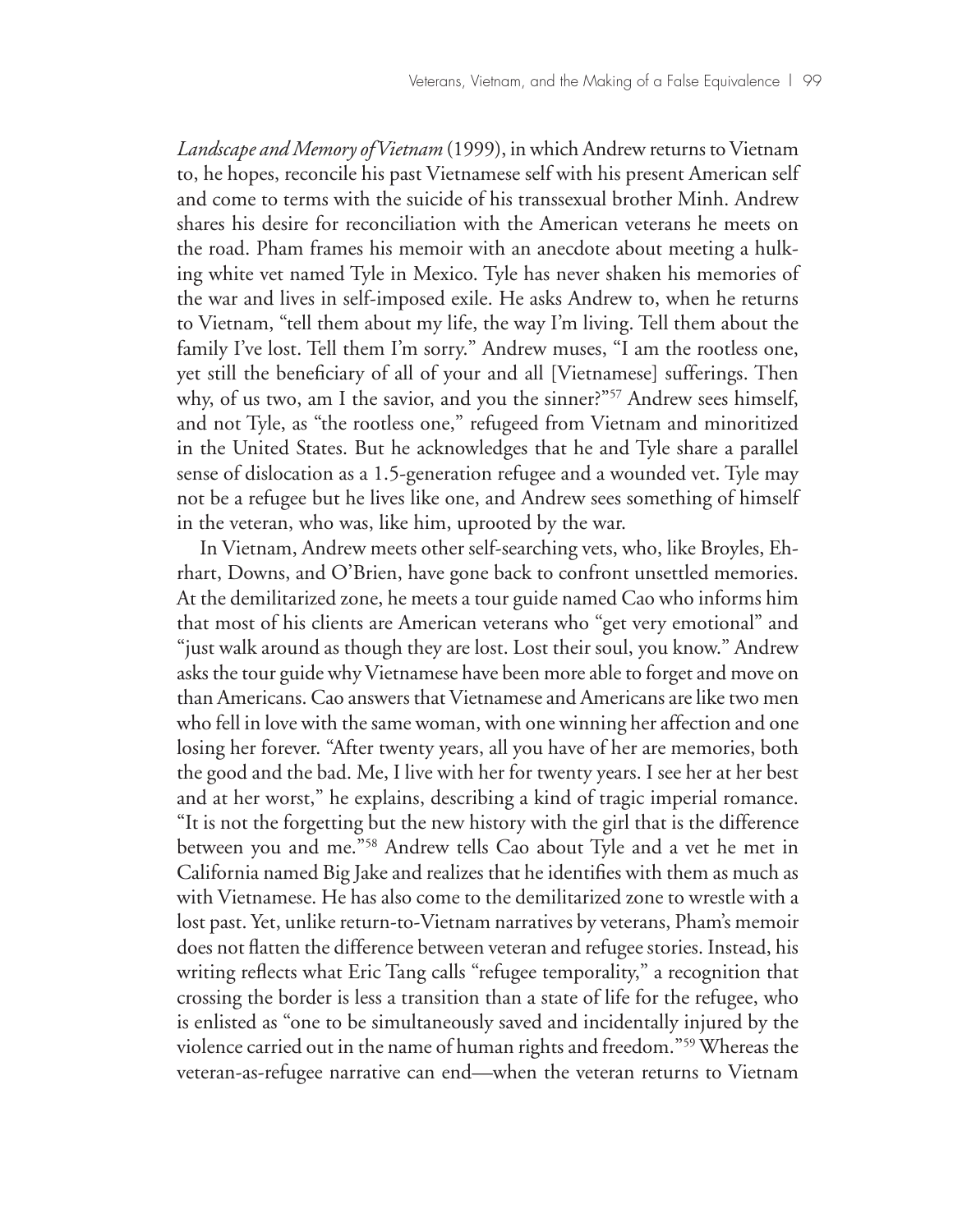and reconciles his past––the refugee narrative cannot. It reveals liberal war to be a self-perpetuating regime rather than a discrete event. Andrew finds that he can never be Vietnamese like Cao or claim America like Tyle and Big Jake.<sup>60</sup> Pham's memoir cannot reach a denouement like O'Brien's "Field Trip." Refugee stories are war stories that are too true for a nation unwilling to acknowledge wartime as normal time. It has been easier for officials from Nixon to Trump to treat white male veterans as the real refugees of the post-Vietnam era than to reckon with those war stories that do not and cannot end.

### **Pro-Veteran Politics, Anti-Refugee Policies**

On November 25, 2016, weeks after the presidential election, the conservative writer J. D. Vance argued in a *New York Times* editorial that Trump won the white working-class vote not by appealing to racial hatred but by advocating for veterans and their families. "In communities like mine [in southwestern Ohio], we send our best and brightest to our armed forces. Our culture's elite, on the other hand, encourage their children to do just about anything else," he wrote. "This division has also infected our political culture: One side loves our military and lives alongside it; the other party respects––even reveres–– our men and women in uniform."61 Trump secured the white working-class vote, he believed, by speaking to the white male vet's sense of alienation from Washington elites who made life-and-death decisions on his behalf. But Vance overlooked how the figure of the wounded warrior had been marshaled by elites like Trump as the embodiment of white male grievance and a vessel for anti-Asian and anti-Muslim racism, how pro-veteran politics had become anti-refugee policies. Throughout his presidential campaign, Trump invoked the veteran-as-refugee to pit deserving white vets against undeserving refugees and undocumented immigrants. "The media and [Hillary Clinton] discuss one thing and only one thing, the needs of people living here illegally," he declared at a campaign stop that August, before going off-script to add, "In many cases, by the way, they're treated better than our vets."62 Liberal news media sought to debunk Trump's claim by fact-checking his words and declaring them "false," "misleading," and even "absurd."<sup>63</sup> But his comparison resonated because psychiatrists, songwriters, and journalists had years earlier constructed the white male veteran of the Vietnam War as a refugee in his own land.

Vance, a veteran of the Iraq War, did not mention that Trump had never served in the armed forces, having received four student deferments between 1964 and 1968 and a 1-Y medical deferment for bad feet after graduating from the University of Pennsylvania. Trump had shocked pundits in the first months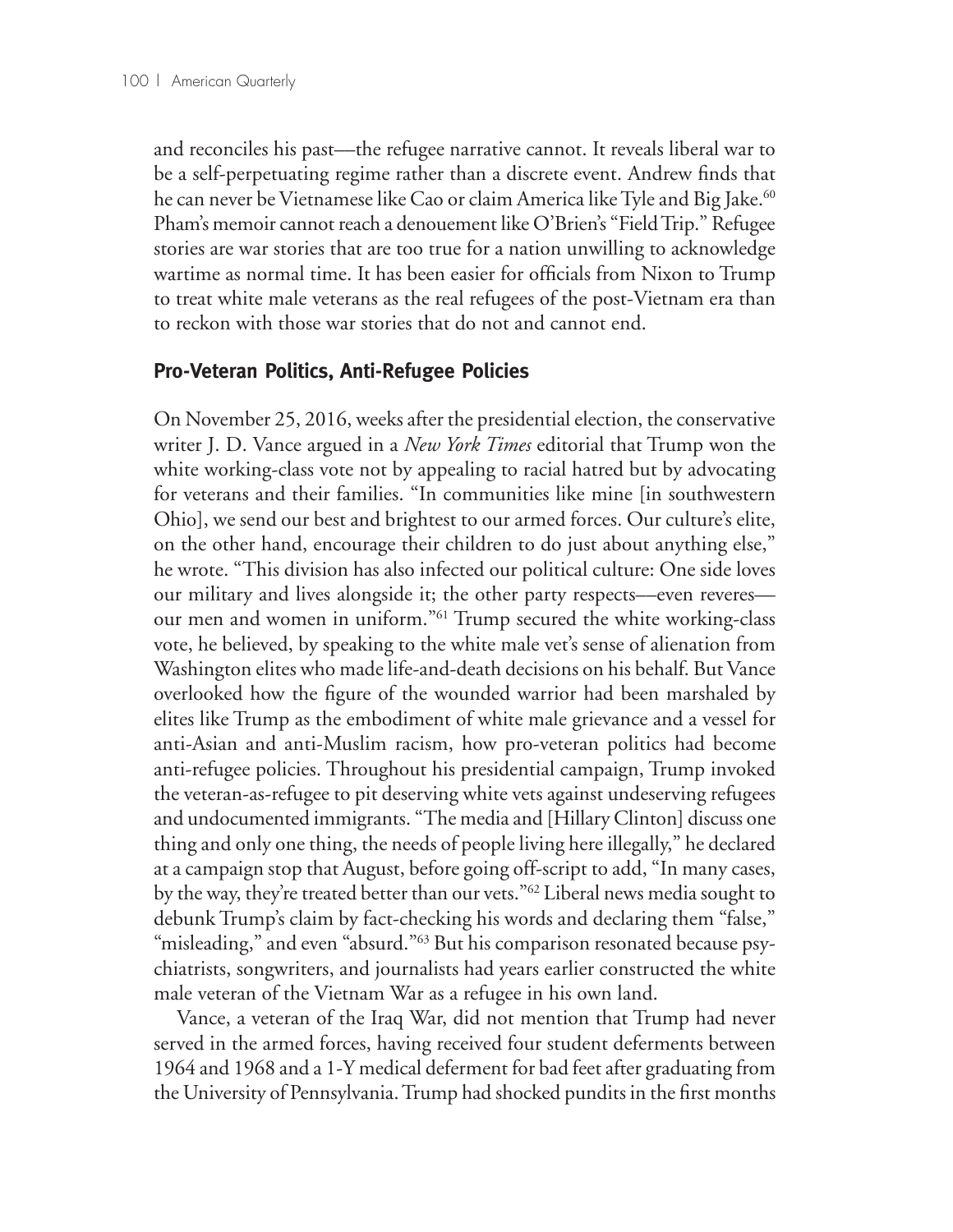of his campaign by declaring that Senator John McCain, a former naval aviator and one of the 591 prisoners of war who returned from Vietnam as part of Operation Homecoming, was not a hero because he had been shot down. "I like people that weren't captured," Trump said at a conservative forum in Ames, Iowa.64 The following spring, he received an invitation to the Rolling Thunder motorcycle rally, the largest POW/MIA event of the year. How, journalists asked, could POW/MIA activists endorse a candidate who had ducked the draft and then insulted a senator who had spent six years in a North Vietnamese prison? The *idea* of the veteran, like the idea of the refugee, has become a loose signifier that can be marshaled by a nonveteran like Trump to greater effect than by a decorated combat vet like McCain. It has been detached from veteran bodies and made to stand for a form of aggrieved whiteness that encourages white men to see themselves as victims of refugee resettlement, transformed by liberal state governance into internal refugees. Even as young black, Latino, and American Indian men and women continue to serve in the armed forces at disproportionately high rates, as they did in Vietnam, the cultural figure of the morally injured warrior has remained overwhelmingly white, from the awardwinning fiction of Matt Gallagher, Phil Klay, and Kevin Powers to films like *The Hurt Locker* (2008), *Lone Survivor* (2013), and *American Sniper* (2014). The wounded veteran has acted as a vessel for a new form of white identity politics that can be heard when now-president Trump sets Iraq vets against Syrian refugees fleeing military violence and black football players protesting police brutality. It is a story that mixes white supremacy with a belief in white oppression, allowing white men to see themselves as simultaneously the most deserving and the most vulnerable, embodiments of the nation and exiles from it. It is a powerful and poisonous story that first emerged from a selective remembrance of the war in Southeast Asia that remade the American veteran as, in Tom Petty's words, like a refugee.

#### **Notes**

- 1. Tom Petty and the Heartbreakers, "Refugee," *Damn the Torpedoes*, Backstreet, 1979.
- 2. Ariel Swartley, review of *Damn the Torpedoes*, by Tom Petty and the Heartbreakers, *Rolling Stone*, December 13, 1979, www.rollingstone.com/music/albumreviews/damn-the-torpedoes-19791213.

I shared an early version of this essay at a workshop hosted by the Department of Asian American Studies at the University of California, Irvine. I thank Christine Balance, Carol Burke, Julia Lee, Linda Võ, Cécile Whiting, and Judy Wu for their feedback and encouragement. Thanks also to Dinidu Karunanayake and Crystal Parikh, who helped me think through some important revisions at last year's meeting of the Modern Language Association.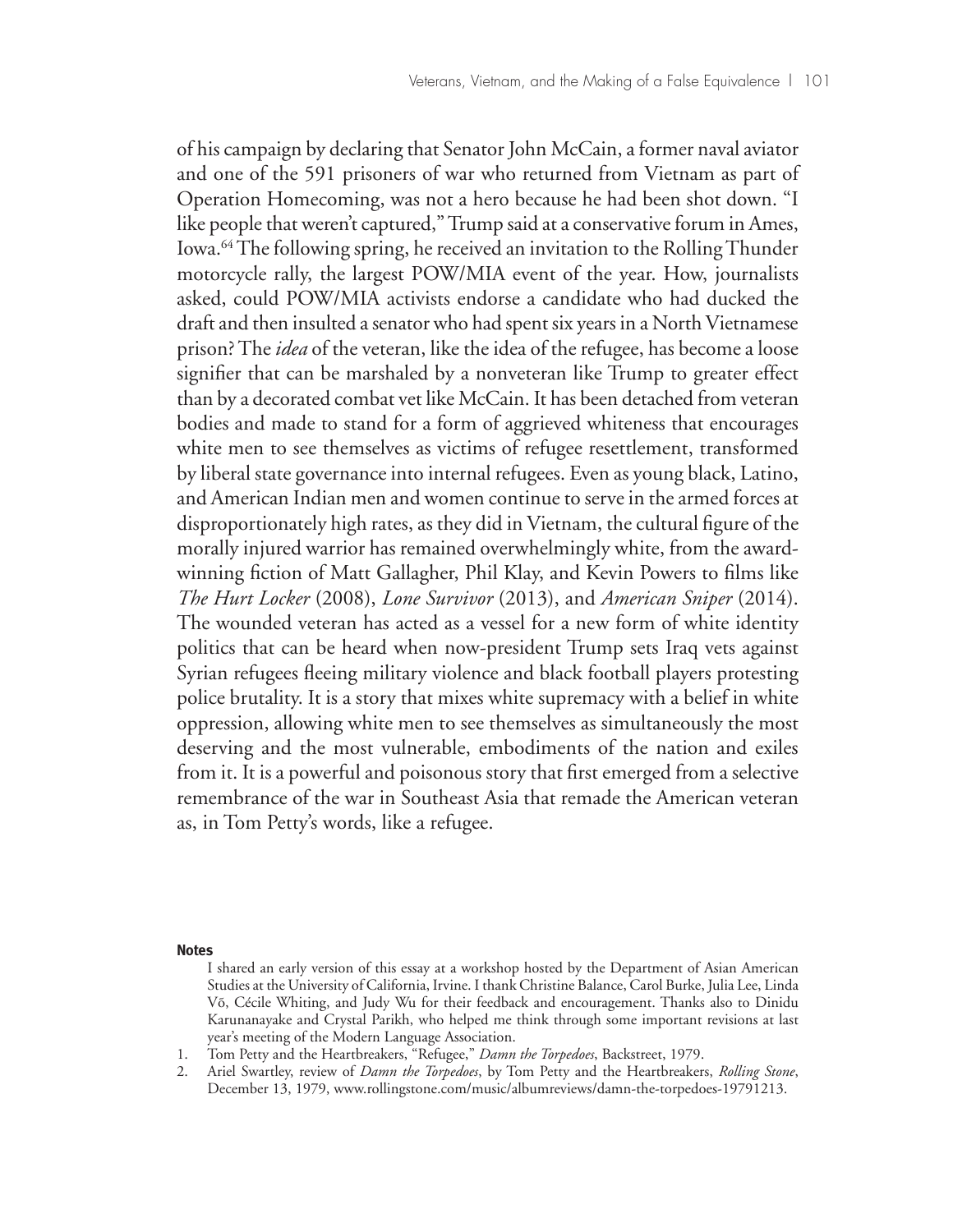- 3. Refugee Act of 1980, Pub. L. No. 96–212, 94 Stat. 102 (1980).
- 4. *U.S. Refugee Programs: Hearing Before the Committee on the Judiciary*, 96th Cong. 5, 6 (1980) (statement of Cyrus Vance, Secretary of State).
- 5. Bruce Springsteen, "Born in the U.S.A.," *Born in the U.S.A.*, Columbia, 1984.
- 6. Yen Le Espiritu, *Body Counts: The Vietnam War and Militarized Refuge(es)* (Berkeley: University of California Press, 2014), 104. Espiritu describes the "good warrior" and "good refugee" narratives as part of a structure of strategic forgetting that she terms the "we-win-even-when-we-lose" syndrome. For her first articulation of how the United States forgot the Vietnam War by remembering it through these twinned narratives, see "The 'We-Win-Even-When-We-Lose' Syndrome: U.S. Press Coverage of the Twenty-Fifth Anniversary of the 'Fall of Saigon,'" *American Quarterly* 58.2 (2006): 329–52.
- 7. Sylvia Shin Huey Chong, *The Oriental Obscene: Violence and Racial Fantasies in the Vietnam Era* (Durham, NC: Duke University Press, 2012), 252. Chong situates the "white oriental" as part of the larger racial phantasm she calls the "oriental obscene," a set of racial fantasies constructed through images of Southeast Asian bodies that animated cross-racial and cross-ethnic relations from the late 1960s to the 1980s.
- 8. Quoted in William Safire, "Katrina Words," *New York Times*, September 18, 2005, www.nytimes. com/2005/09/18/magazine/katrina-words.html.
- 9. Adeline Masquelier, "Why Katrina's Victims Aren't Refugees: Musings on a 'Dirty' Word," *American Anthropologist* 108.4 (2006): 737.
- 10. *Oxford English Dictionary*, s.v. "equivalence," accessed February 1, 2018, www.oed.com/view/Entry/63840.
- 11. Donald Trump, "Presidential Candidate Donald Trump Remarks in Philadelphia," *C-Span* video, 1:26:29, September 7, 2016, www.c-span.org/video/?414883-1/donald-trump-delivers-addressphiladelphia-military-preparedness.
- 12. Donald Trump, "Trump: Syria Refugees Could Be the 'Ultimate Trojan Horse,'" interview by Sean Hannity, *Fox News*, November 18, 2015, www.foxnews.com/transcript/2015/11/18/trump-syriarefugees-could-be-ultimate-trojan-horse.html.
- 13. *Diagnostic and Statistical Manual of Mental Disorders*, 3rd ed. (Washington, DC: American Psychiatric Association, 1980), 236.
- 14. Quoted in Robert Jay Lifton, *Home from the War: Vietnam Veterans—Neither Victims nor Executioners* (New York: Simon and Schuster, 1973), 75.
- 15. Chaim F. Shatan, "Post-Vietnam Syndrome," *New York Times*, May 6, 1972.
- 16. Lifton, *Home from the War*, 18, 20.
- 17. Lifton, 36–37.
- 18. Lifton, 67.
- 19. Lifton, 41.
- 20. Lifton, 30, 71.
- 21. Robert Jay Lifton, *Witness to an Extreme Century: A Memoir* (New York: Free Press, 2011), 231.
- 22. Jerry Lembcke has shown how the institutional recognition of PTSD, while "an enormously important development because it increased the availability of needed mental health resources," had the unfortunate effect of medicalizing antiwar resistance among veterans, of, as he writes, reframing "badness" as "madness" (*The Spitting Image: Myth, Memory, and the Legacy of Vietnam* [New York: New York University Press, 1998], 110).
- 23. Mimi Thi Nguyen, *The Gift of Freedom: War, Debt, and Other Refugee Passages* (Durham, NC: Duke University Press, 2012), 18–19.
- 24. Ronald Reagan, "Address to the Veterans of Foreign Wars Convention in Chicago," August 18, 1980, *American Presidency Project*, https://www.presidency.ucsb.edu/documents/address-the-veterans-foreignwars-convention-chicago.
- 25. Robert Jay Lifton, "Heroes and Victims," *New York Times*, March 28, 1973.
- 26. Richard Nixon, "Address to the Nation about Vietnam and Domestic Problems," March 29, 1973, *American Presidency Project*, www.presidency.ucsb.edu/ws/?pid=4161.
- 27. For detailed histories of the POW/MIA myth, see H. Bruce Franklin, *M.I.A., or Mythmaking in America*, rev. and expanded ed. (New Brunswick, NJ: Rutgers University Press, 1993); and Michael J. Allen, *Until the Last Man Comes Home: POWs, MIAs, and the Unending Vietnam War* (Chapel Hill: University of North Carolina Press, 2009).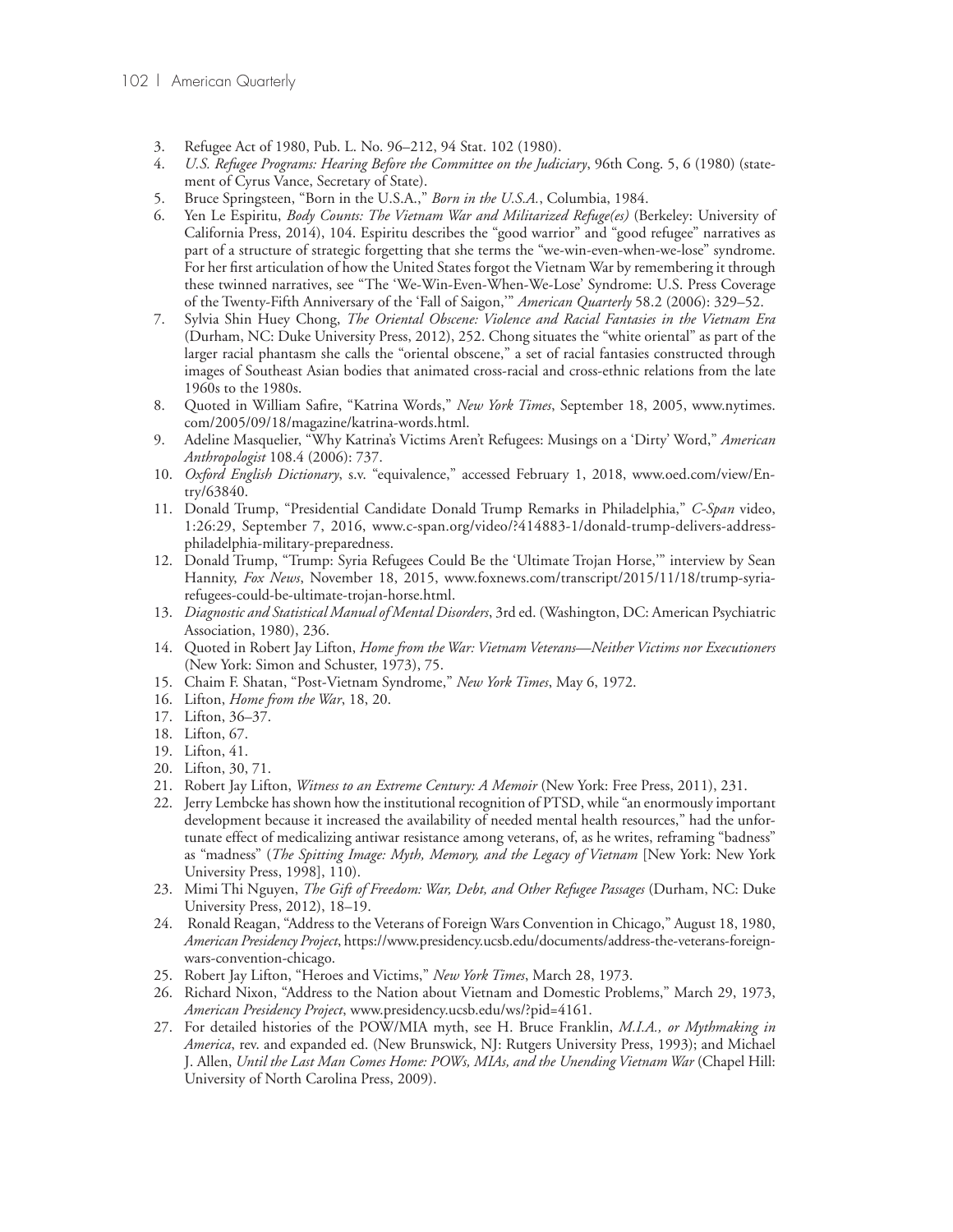- 28. Craig Howes, *Voices of the Vietnam POWs: Witnesses to Their Fight* (New York: Oxford University Press, 1993), 4–5; Jamie Howren and Taylor Baldwin Kiland, *Open Doors: Vietnam POWs Thirty Years Later* (Washington, DC: Potomac Books, 2005), 155.
- 29. Christian G. Appy, *Working-Class War: American Combat Soldiers and Vietnam* (Chapel Hill: University of North Carolina Press, 1993), 6–7.
- 30. Stefan Kanfer, "The Returned: A New Rip Van Winkle," *Time*, February 19, 1973, 39, 41.
- 31. Roderick A. Ferguson, *The Reorder of Things: The University and Its Pedagogies of Minority Difference* (Minneapolis: University of Minnesota Press, 2012), 196.
- 32. Tom Morganthau, "We're Still Prisoners of War," *Newsweek*, April 15, 1985, 34.
- 33. Barbara Crossette, "Vietnam Is Giving American Tourism a Trial Run," *New York Times*, November 3, 1985.
- 34. Quoted in Anne Driscoll, "Ex-Marines Returning to Vietnam to Aid in Removal of Mines," *New York Times*, November 27, 1988.
- 35. Quoted in Alan C. Miller, "Veterans Find Peace in Vietnam," *Los Angeles Times*, January 5, 1990.
- 36. Timothy Egan, "Returning to Vietnam to End a Haunting," *New York Times*, January 24, 1989; George C. Wilson, "Vietnam Revisited," *Washington Post*, February 6, 1990.
- 37. Miller, "Veterans Find Peace."
- 38. Wilson, "Vietnam Revisited."
- 39. William Broyles Jr., *Brothers in Arms: A Journey from War to Peace* (New York: Knopf, 1986), 14, 266, 267.
- 40. Pierre Nora, "Between Memory and History: *Les Lieux de Mémoire*," *Representations* 26 (1989): 7; Hue-Tam Ho Tai, "Situating Memory," introduction to *The Country of Memory: Remaking the Past in Late Socialist Vietnam*, ed. Hue-Tam Ho Tai (Berkeley: University of California Press, 2001), 5. Broyles's account of cultural memory in Southeast Asia as settled and the war as "over" contradicts Tai's account of late twentieth-century Vietnamese commemorative culture as "characterized as much by confusion as profusion." Late-socialist memory, she writes, has been defined by a tension between "hyper-mnemosis" and "willed amnesia," by a "refusal to let go of the past" and a "refusal to internalize the script that is being pressed by a totalitarian state" (2, 8).
- 41. See William Broyles Jr., "The Road to Hill 10: A Veteran's Return to Vietnam," *Atlantic*, April 1985, www.theatlantic.com/magazine/archive/1985/04/the-road-to-hill-10/306463/.
- 42. Broyles, *Brothers in Arms*, 275.
- 43. W. D. Ehrhart, *Going Back: An Ex-Marine Returns to Vietnam* (Jefferson, NC: McFarland, 1987), 5, 180.
- 44. Quoted in George C. Wilson, "A Meeting of Hearts and Minds," *Washington Post*, August 26, 1990.
- 45. Frederick Downs, *No Longer Enemies, Not Yet Friends: An American Soldier Returns to Vietnam* (New York: Norton, 1991), 19.
- 46. Frederick Downs, "Vietnam: My Enemy, My Brother," *Washington Post*, January 31, 1988.
- 47. Le Ly Hayslip, *When Heaven and Earth Changed Places: A Vietnamese Woman's Journey from War to Peace* (New York: Doubleday, 1989), xiv, xv, 367.
- 48. Seth Mydans, "A Different Kind of Vietnam Veteran, and Her Healing Mission," *New York Times*, November 28, 1989; Carol Memmott, "'Homecoming' Starts Healing," *USA Today*, July 28, 1989.
- 49. Lisa Marie Cacho, *Social Death: Racialized Rightlessness and the Criminalization of the Unprotected* (New York: New York University Press, 2012), 33.
- 50. Springsteen, "Born in the U.S.A."
- 51. Maureen Ryan, "The Long History of the Vietnam Novel," *New York Times*, March 17, 2017.
- 52. Viet Thanh Nguyen, *Nothing Ever Dies: Vietnam and the Memory of War* (Cambridge, MA: Harvard University Press, 2016), 248.
- 53. Tim O'Brien, "Field Trip," in *The Things They Carried* (Boston: Houghton Mifflin, 1990), 210.
- 54. O'Brien, 211–12.
- 55. The Big Read, Schedule/Lesson Plans for *The Things They Carried*, by Tim O'Brien, National Endowment for the Arts, accessed February 1, 2018, www.neabigread.org/books/thethingstheycarried/ teachers-guide/schedule-lesson-plans/.
- 56. Tim O'Brien, "The Vietnam in Me," *New York Times Magazine*, October 2, 1994, www.nytimes.com/ books/98/09/20/specials/obrien-vietnam.html.
- 57. Andrew X. Pham, *Catfish and Mandala: A Two-Wheeled Voyage through the Landscape and Memory of Vietnam* (New York: Picador, 1999), 9.